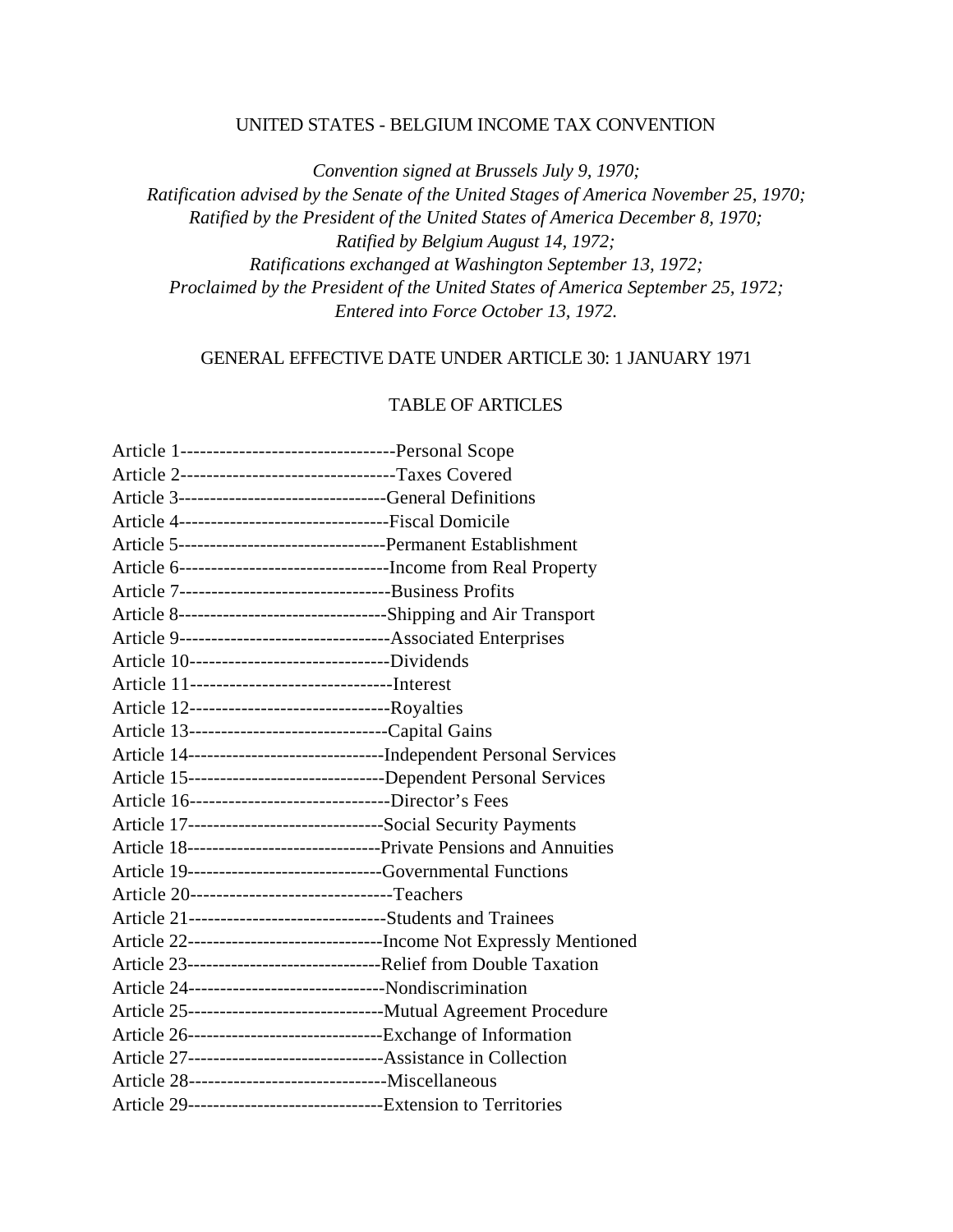| Article 30---------------------------------Entry into Force    |  |
|----------------------------------------------------------------|--|
| Article 31--------------------------------Termination          |  |
| Letter of Submittal----------------------of 27 July, 1970      |  |
| Letter of Transmittal ------------------of 13 August, 1970     |  |
| Protocol--------------------------------- of 31 December, 1987 |  |
| Notes of Exchange (Protocol)-------of 31 December, 1987        |  |
| Letter of Submittal (Protocol)-------of 2 February, 1988       |  |
| Letter of Transmittal (Protocol)-----of 29 February, 1988      |  |
|                                                                |  |

## TAX CONVENTION WITH BELGIUM

## MESSAGE

#### FROM

## THE PRESIDENT OF THE UNITED STATES

#### TRANSMITTING

# THE CONVENTION BETWEEN THE UNITED STATES OF AMERICA AND THE KINGDOM OF BELGIUM FOR THE AVOIDANCE OF DOUBLE TAXATION AND THE PREVENTION OF FISCAL EVASION WITH RESPECT TO TAXES ON INCOME, SIGNED AT BRUSSELS ON JULY 9, 1970

#### LETTER OF SUBMITTAL

# DEPARTMENT OF STATE, *Washington, July 27, 1970.*

# The PRESIDENT, *The White House.*

 The PRESIDENT: I have the honor to submit to you, with a view to its transmission to the Senate for advice and consent to ratification, a convention between the United States of America and the Kingdom of Belgium for the avoidance of double taxation and the prevention of fiscal evasion with respect to taxes on income, signed at Brussels on July 9,1970.

The convention was formulated as a result of technical discussions between officials of this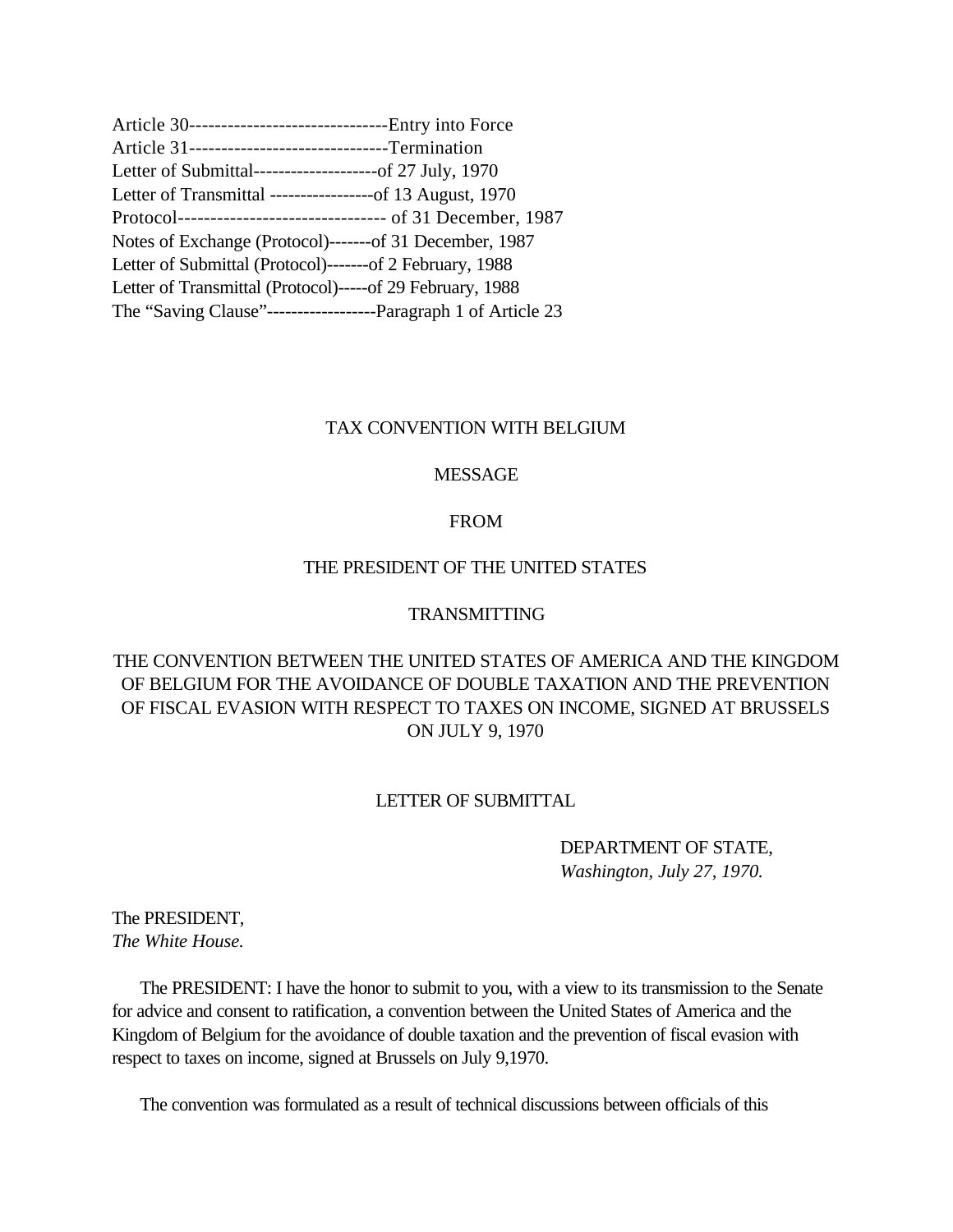Government and officials of the Belgian Government. The Department of State and the Department of the Treasury cooperated in its negotiation. It has the approval of both Departments.

 This convention, upon its coming into effect, would terminate the convention of October 28, 1948, relating to the avoidance of double taxation with respect to taxes on income as modified by supplementary conventions of September 9, 1952, and August 22, 1957, and by the Protocol of May 21, 1965 (4 UST 1647; 4 UST 1672; 10 UST 1358; 17 UST 1142; 18 UST 3011; Treaties and Other International Acts Series 2833, 4280, 6073, and 6394).

 Negotiation of the new convention entailed a comprehensive review of the existing convention, as modified, each provision being thoroughly considered and, as necessary, rewritten to reflect changes in the internal tax laws of the two countries and to take into account other recent tax treaties concluded by the two countries. The new convention also follows, as closely as policy and technical considerations permit, the model draft convention published in 1963 by the Organization for Economic Cooperation and Development. The substance of the new convention conforms generally to that of recent revisions of United States income-tax conventions with France, the Federal Republic of Germany, and the United Kingdom.

 In accordance with the pattern of comprehensive income-tax conventions of the United States, the new convention with Belgium contains provisions regarding the tax treatment of income from real property (art. 6), business profits (art.7), shipping and air transport (art. 8), associated enterprises (art. 9), dividends (art. 10), interest (art. 11), royalties (art. 12), capital gains (art. 13), independent and dependent personal services (arts. 14 and 15), director's fees (art. 16), social security payments (art. 17), private pensions and annuities (art. 18), government salaries and similar remuneration (art. 19), teaching or research (art. 20), and student and trainee gifts, grants, allowances, awards, and certain personal services (art. 21). Income not expressly mentioned is covered by Article 22.

 The convention retains a maximum 15 percent rate of tax at source on dividends, as in the existing convention. The present treaty rate at source of 15 percent on interest is maintained in the general case, but drops under the new convention to zero on interest arising from commercial credit or on interbank transactions. Royalties continue to be exempt from tax at source as under the existing convention.

 Article 1 of the new convention declares that the convention is generally applicable to persons who reside in one or both of the countries. Article 2 describes the taxes to which the convention relates in the case of the United States, the Federal income taxes imposed by the Internal Revenue Code; in the case of Belgium, a variety of income taxes and also prepayments, additional prepayments, and surcharges.

 Article 3 contains general definitions of various terms found in the convention. Article 4 defines "resident" as applied to the determination of fiscal domicile in the two countries. Article 5 contains the definition of "permanent establishment". Under the convention business profits derived by a resident of one of the contracting states may be taxed by the other contracting state only if the resident maintains a "permanent establishment" in that other state to which the profits are attributable.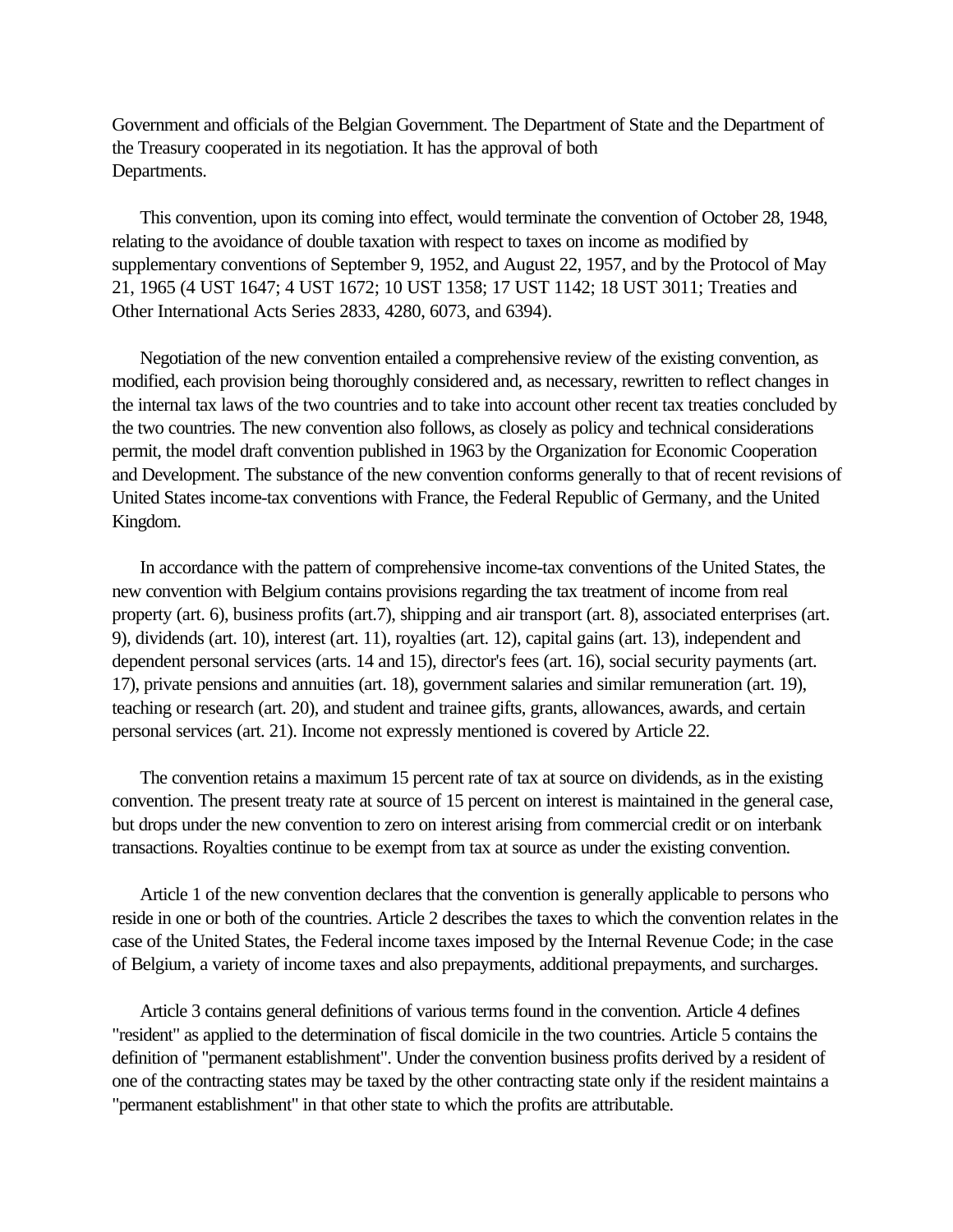<span id="page-3-0"></span> The credit provisions and related provisions dealing with relief from double taxation are set forth in Article 23. Article 24 contains the provisions regarding nondiscrimination (the so-called nationaltreatment provisions).

 Articles 25-28 contain provisions relating to cooperation between the competent authorities of the two countries in effectuating the purposes of the convention. Article 28 also contains the provision that nothing in the convention shall affect the fiscal privileges of diplomatic and consular officers under the general rules of international law or provisions of special agreements.

 Article 29 provides for an exchange-of-notes procedure whereby the convention, in whole or in part, may be extended to all or any of the areas for whose international relations the United States is responsible and which imposes taxes substantially similar in character to those which are covered by the convention. This applies only to those areas to which the convention is not otherwise applicable pursuant to the definition of "United States" in Article 3 (1) (a).

 It is provided in Article 30 that the convention will enter into force one month after the date of exchange of instruments of ratification and that its provisions shall have effect for the first time with respect to income of calendar years or taxable years beginning (or in the case of taxes payable at the source, payments made) on or after January 1, 1971. Article 30 provides also that, as between the United States and Belgium, the 1948 convention, as modified and supplemented, shall terminate and cease to have effect in respect of income to which the new convention applies.

 Pursuant to Article 31, the convention would remain in force until terminated by one of the parties. Either party has the right to terminate the convention at any time after five years from the date of its entry into force by giving a six-month prior written notice of termination. A special provision is included regarding Article 17 (social security payments) so that it may be terminated by either party at any time after the convention enters into force.

Respectfully submitted,

## WILLIAM P. ROGERS.

## LETTER OF TRANSMITTAL

THE WHITE HOUSE, *August13, 1970*.

*To the Senate of the United States:*

With a view to receiving the advice and consent of the Senate to ratification, I transmit herewith the convention between the United States of America and the Kingdom of Belgium for the avoidance of double taxation and the prevention of fiscal evasion with respect to taxes on income, signed at Brussels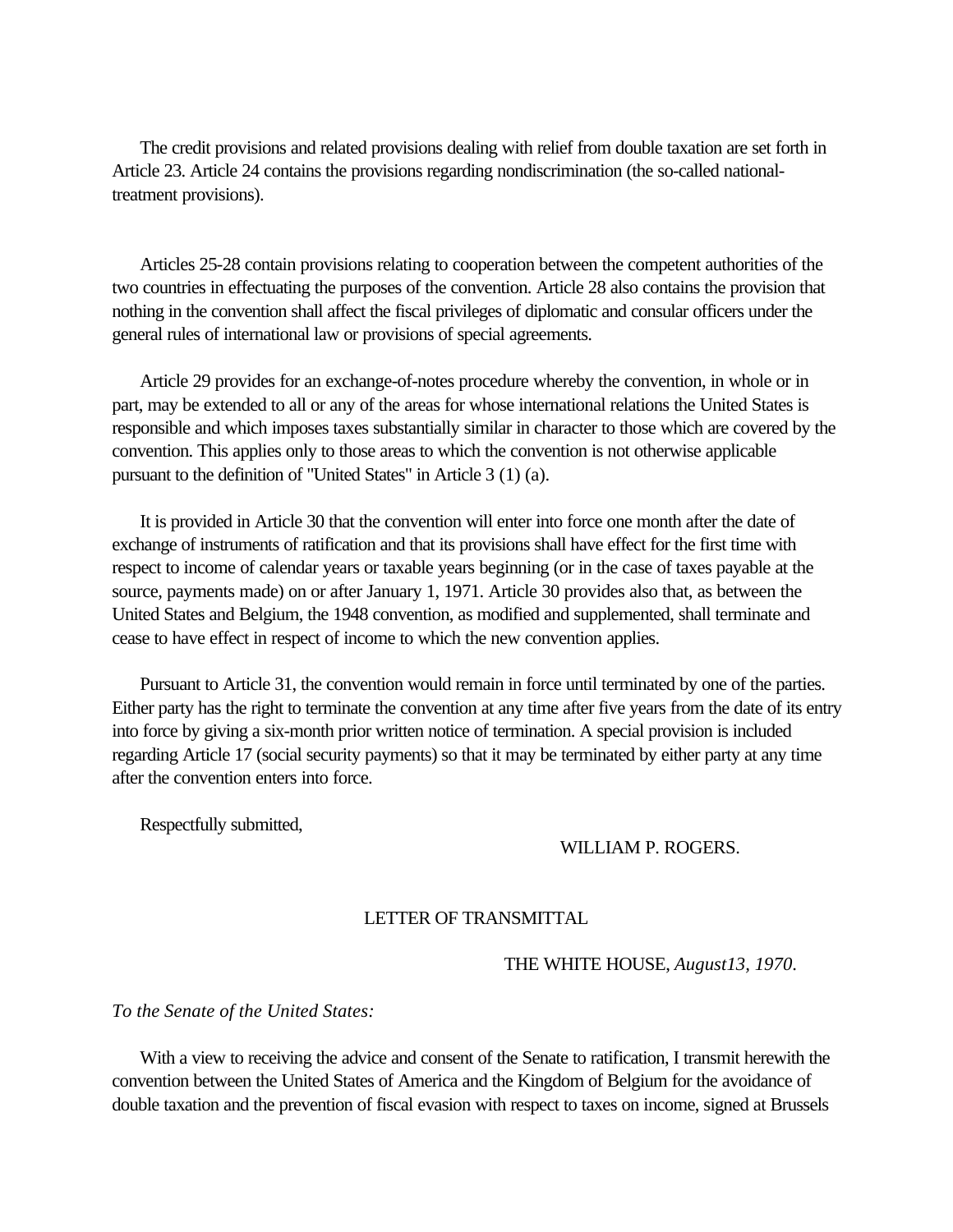on July 9, 1970.

 For the information of the Senate, I transmit also the report of the Secretary of State with respect to the convention.

 The existing income-tax convention of October 28, 1948 with Belgium. as modified by supplementary conventions of September 9, 1952, and August 22, 1957, and by the protocol of May 21, 1965, would be terminated and replaced by the new convention upon the coming into force of the latter.

 In revising the existing convention, as modified, it has been possible to incorporate in a single comprehensive convention provisions which reflect changes in the internal tax laws of the United States and Belgium. The revised convention, while following in general the pattern of bilateral income-tax conventions now in force between the United States and a number of other countries, reflect in particular certain tax treaty policies established in recent revisions of such conventions with France, the Federal Republic of Germany, and the United Kingdom. Moreover, the revised provision reflect, to the extent that policy and technical considerations permit, the model income-tax convention published by the Organization for Economic Cooperation and Development.

 As in the cases of other income-tax conventions of the United States, provisions in the new convention with Belgium that are of special interest include those which relate to commercial and industrial profits, dividends, interest, royalties, and capital gains. The revised provisions regarding social security payments, governmental salaries and similar remuneration, income from teaching and research and other personal services, and exemptions to which students and trainees are entitled should also be of particular interest.

 The maximum 15 percent rate of tax at source on dividends, as provided in the existing convention, is retained in the new convention. The 15 percent rate of tax at source on interest, as provided in the existng convention, is retained as a general rule in the new convention, but interest arising from commercial credit or on interbank transactions is exempted from tax. The provision of the existing convention granting an exemption from tax in the source country to royalties derived from sources within one of the countries by a resident of the other country is retained in the new convention.

I recommend that the Senate give early and favorable consideration to the convention.

#### RICHARD NIXON

#### BY THE PRESIDENT OF THE UNITED STATES OF AMERICA

#### A PROCLAMATION

#### CONSIDERING THAT:

.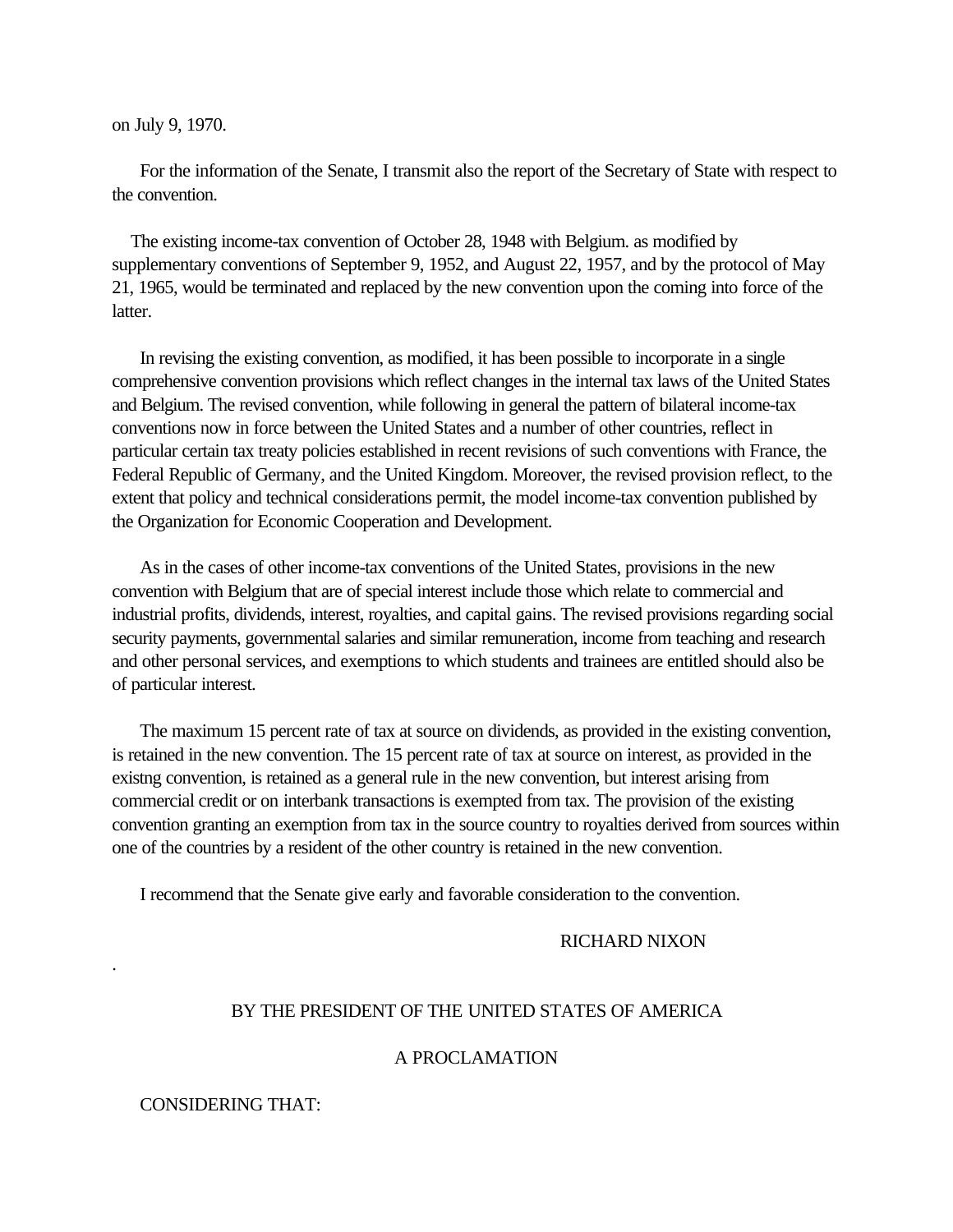The Convention between the United States of America and the Kingdom of Belgium for the Avoidance of Double Taxation and the Prevention of Fiscal Evasion with respect to Taxes on Income was signed at Brussels on July 9, 1970, the text of which Convention, in the English, French, and Dutch languages, is hereto annexed;

 The Senate of the United States of America by its resolution of November 25, 1970, two-thirds of the Senators present concurring therein, gave its advice and consent to the ratification of the Convention;

 The Convention was duly ratified by the President of the United States of America on December 8, 1970, in pursuance of the advice and consent of the Senate, and was duly ratified on the part of the Kingdom of Belgium;

 It is provided in Article 30 of the Convention that the Convention shall enter into force one month after the date of the exchange of instruments of ratification;

 The instruments of ratification of the Convention were duly exchanged at Washington on September 13, 1972, and accordingly the Convention enters into force on October 13, 1972;

 NOW, THEREFORE, I, Richard Nixon, President of the United States of America, proclaim and make public the Convention of July 9,1970 to the end that it shall be observed and fulfilled with good faith by the United States of America and by the citizens of the United States of America and all other persons subject to the jurisdiction thereof.

 IN TESTIMONY WHEREOF, have signed this proclamation and caused the Seal of the United States of America to be affixed.

 DONE at the city of Washington this twenty-fifth day of September in the year of our Lord one thousand nine hundred seventy-two and of the Independence of the United States of America the one hundred ninety-seventh.

RICHARD NIXON

 By the President: WILLIAM P ROGERS *Secretary of State*

#### **CONVENTION**

## BETWEEN THE UNITED STATES OF AMERICA AND THE KINGDOM OF BELGIUM FOR THE AVOIDANCE OF DOUBLE TAXATION AND THE PREVENTION OF FISCAL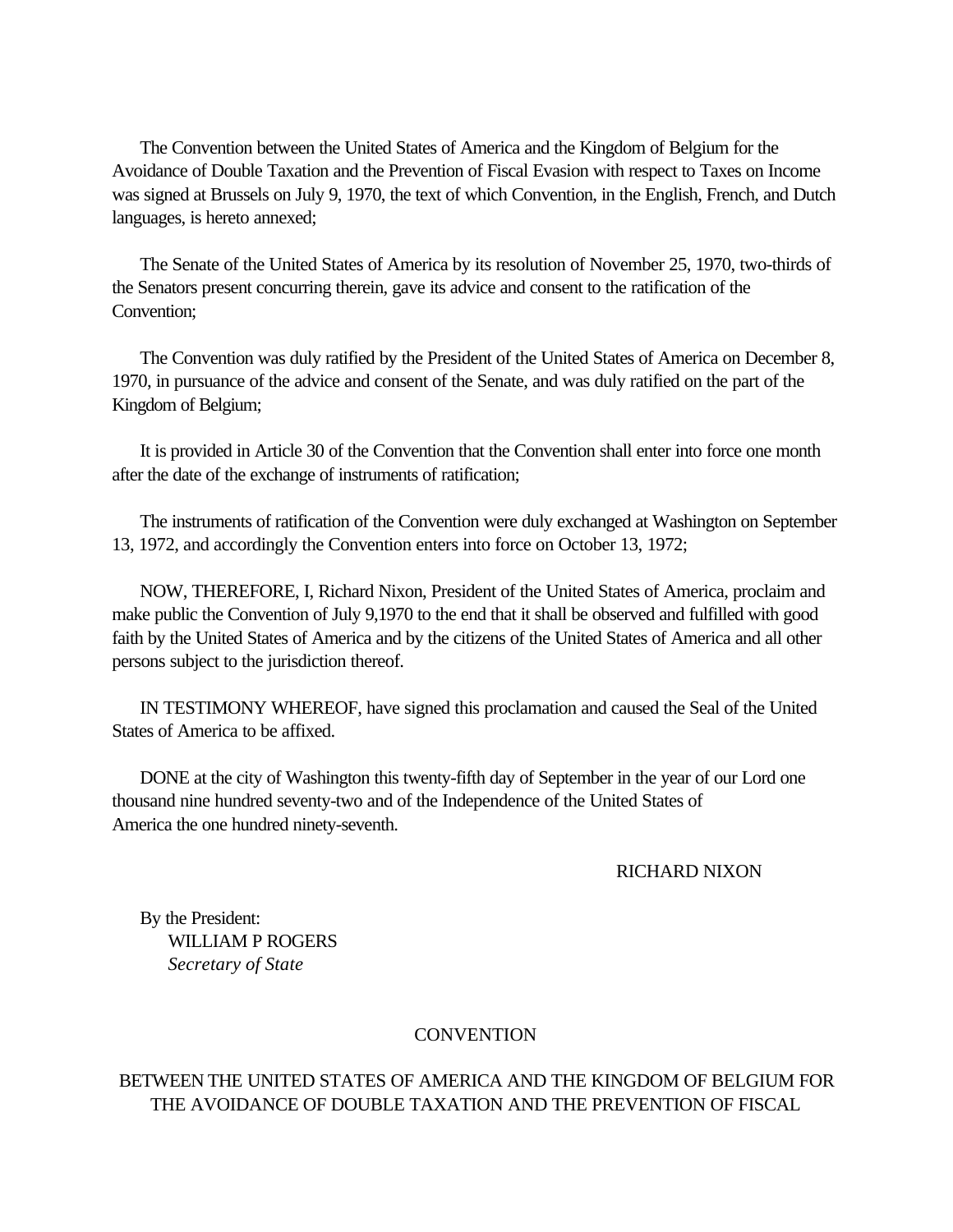#### EVASION WITH RESPECT TO TAXES ON INCOME

# THE GOVERNMENT OF THE UNITED STATES OF AMERICA and THE GOVERNMENT OF THE KINGDOM OF BELGIUM,

<span id="page-6-0"></span> *Desiring* to conclude a convention for the avoidance of double taxation and the prevention of fiscal evasion with respect to taxes on income

Have agreed upon the following articles:

## ARTICLE 1 Personal Scope

 This Convention is generally applicable to persons who are residents of one or both of the Contracting States.

#### ARTICLE 2

#### Taxes Covered

(1) The taxes which are the subject of this Convention are:

(a) In the case of the United States, the Federal income taxes imposed by the Internal Revenue Code, hereinafter referred to as the "United States tax", and

(b) In the case of Belgium:

(i) The individual income tax (l'impôt des personnes physiques);

(ii) The corporate income tax (l'impôt des sociétés);

(iii) The income tax on legal entities (l'impôt des personnes morales);

(iv) The income tax on nonresidents (l'impôt des non-résidents);

(v) The prepayments and additional prepayments (les précomptes et compléments de précomptes); and

(vi) Surcharges (centimes additionnels) on any of the taxes referred to in (i) through (v), including the communal supplement to the individual income tax (la taxe communale additionnelle à l'impôt des personnes physiques), hereinafter referred to as the "Belgian tax".

 (2) This Convention shall also apply to any identical or substantially similar taxes which are imposed after the date of signature of this Convention in addition to, or in place of, existing taxes.

 (3) The competent authorities of the Contracting States shall notify each other of any amendments of the laws imposing the taxes referred to in paragraph (1) and of the adoption of any taxes referred to in paragraph (2) by transmitting the texts of any amendments or new statutes at least once a year.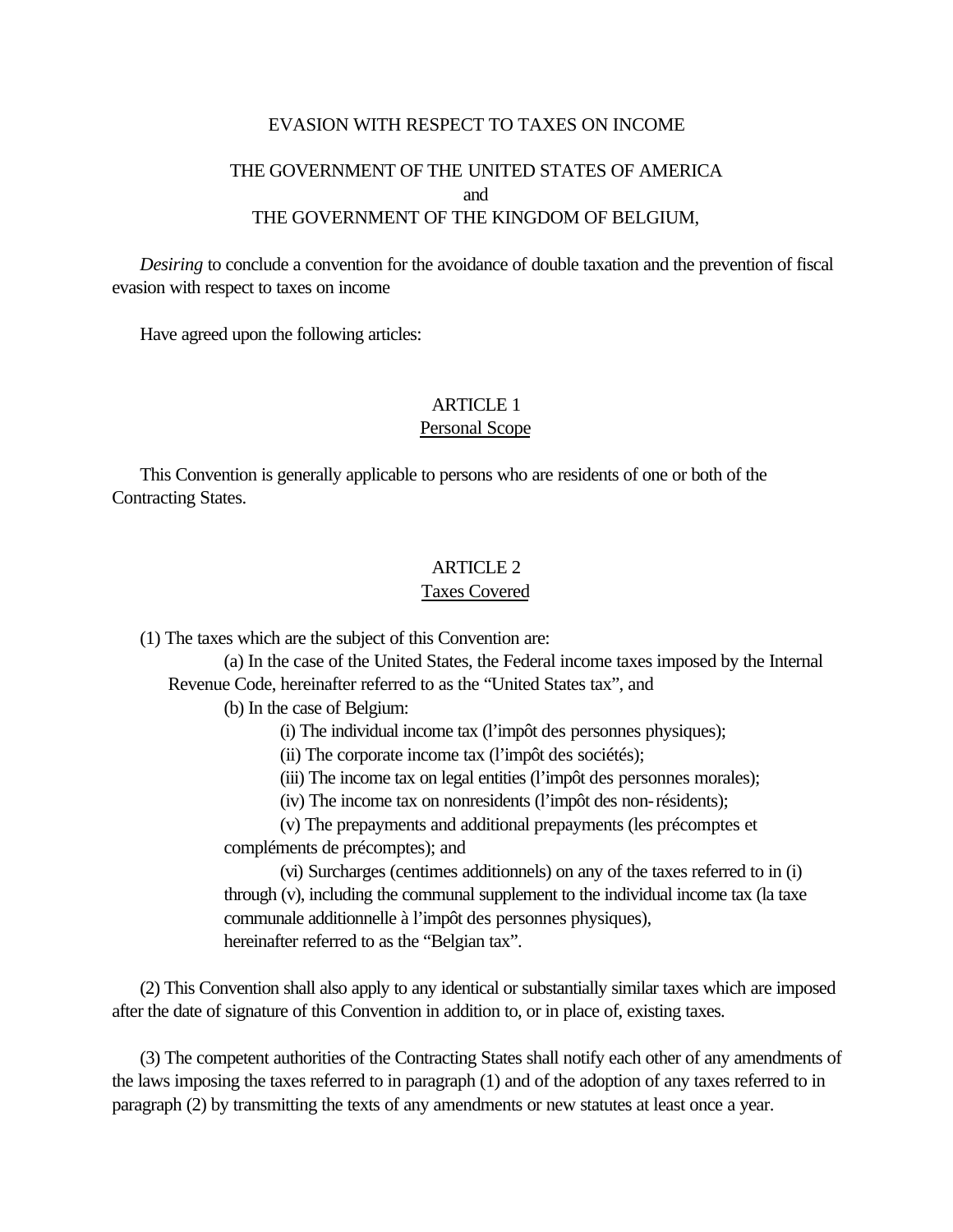<span id="page-7-0"></span> (4) The competent authorities of the Contracting States shall notify each other of the publication by their respective Contracting States of any material concerning the application of this Convention, whether in the form of regulations, rulings, or judicial decisions, by transmitting the texts of any such materials at least once a year.

#### ARTICLE 3

#### General Definitions

(1) In this Convention, unless the context otherwise requires:

(a) (i) The term "United States" means the United States of America; and

(ii) When used in a geographical sense, the term "United States" means the States thereof and the District of Columbia. Such term also includes

(A) the territorial sea thereof, and

(B) the seabed and subsoil of the adjacent submarine areas beyond the territorial sea, over which the United States exercises sovereign rights in accordance with international law for the purpose of exploration and exploitation of the natural resources of such areas, but only to the extent that the person, property, or activity to which this Convention is being applied is connected with such exploration or exploitation.

(b) (i)The term "Belgium" means the Kingdom of Belgium; and

(ii) When used in a geographical sense the term "Belgium" means the territory of Belgium. Such term also includes

(A) the territorial sea thereof and

(B) the seabed and subsoil of the adjacent submarine areas beyond the territorial sea over which Belgium exercises sovereign rights in accordance with international law, for the purpose of exploration and exploitation, of the natural resources of such areas, but only to the extent that the person, property, or activity to which this Convention is being applied is connected with such exploration or exploitation.

(c) The, term "one of the Contracting States" or "the other Contracting State" means the United States or Belgium, as the context requires.

(d) The term "person" includes an individual, a partnership, a corporation, an estate, a trust, or any body of persons.

(e) (i) The term "United States corporation" or "corporation of the United States" means a corporation which is created or organized under the laws of the United States or any State thereof or the District of Columbia or any unincorporated entity treated as a United States corporation for United States tax purposes, provided that such corporation or entity is not a Belgian corporation for Belgian tax purposes; and

(ii) The term "Belgian corporation" or "corporation of Belgium" means any entity which under Belgian tax law

(A) is either a body corporate or is treated as a body corporate and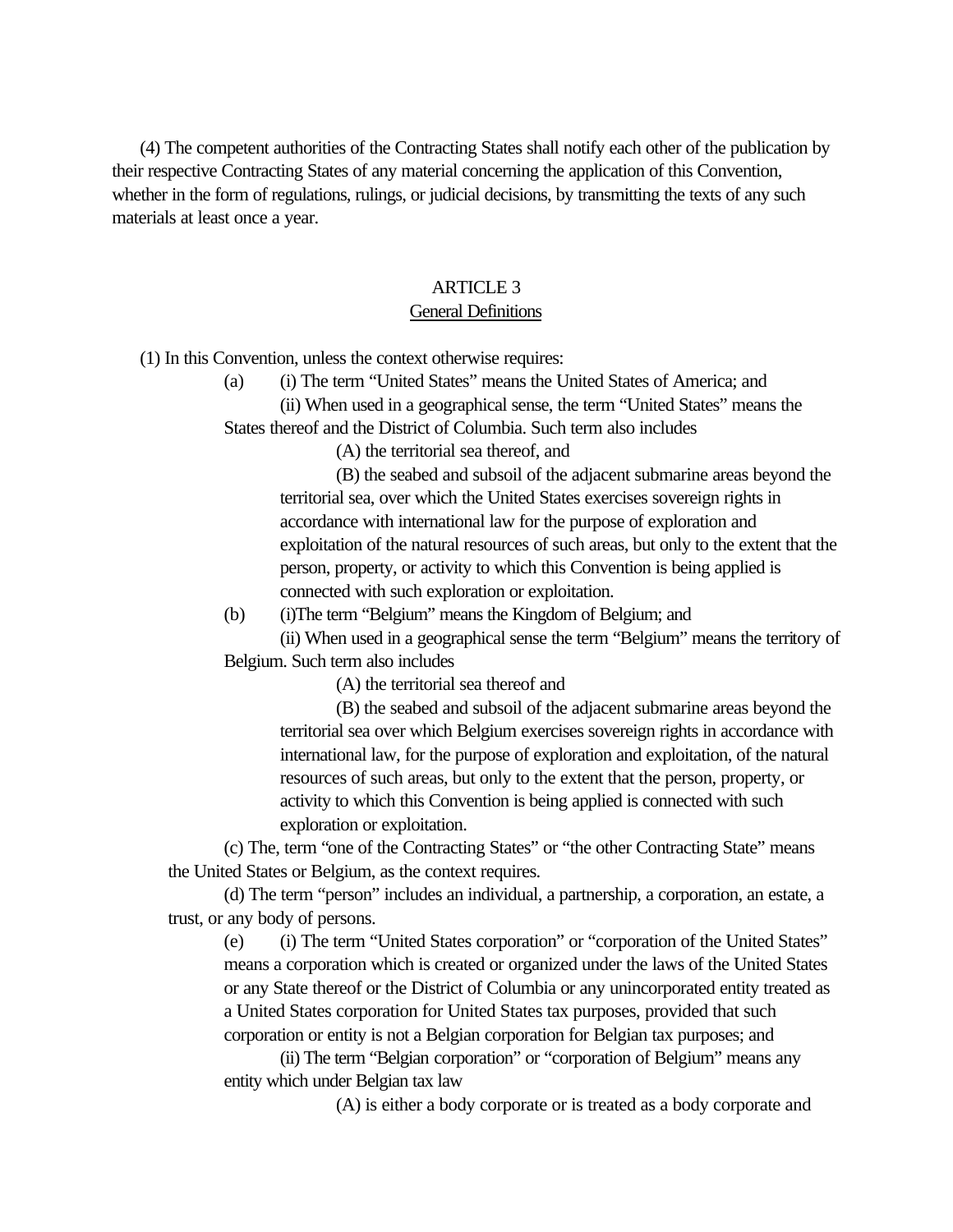<span id="page-8-0"></span>(B) is a resident of Belgium, provided that such entity is not a United States corporation for United States tax purposes.

(f) The term "competent authority" means:

(i) In the case of the United States, the Secretary of the Treasury or his delegate, and

(ii) In the ease of Belgium, the competent authority according to Belgian legislation.

(g) The term "State" means any National State, whether or not one of the Contracting States.

 (2) Subject to paragraph (2) (d) of Article 25 (Mutual Agreement Procedure), any other term used in this Convention and not defined in this Convention shall, unless the context otherwise requires, have the meaning which it has under the laws of the Contracting State whose tax is being determined.

#### ARTICLE 4

#### Fiscal Domicile

(1) In this Convention:

(a) The term "resident of Belgium" means:

(i) A Belgian corporation, and

(ii) Any person (other than a corporation) who is a resident of Belgium for purposes of its tax.

(b) The term "resident of the United States" means:

(i) A United States corporation, and

(ii) Any person (except a corporation or any other entity treated as a corporation for United States tax purposes) resident in the United States for purposes of its tax, but in the case of a partnership, estate, or trust only to the extent that the income derived by such person is subject to United States tax as the income of a resident.

 (2) Where by reason of the provisions of paragraph (1) an individual is a resident of both Contracting States:

(a) He shall be deemed to be a resident of that Contracting State in which he maintains his permanent home. If he has a permanent home in both Contracting States or in neither of the Contracting States, he shall be deemed a resident of that Contracting State with which his personal and economic relations are closest (center of vital interests);

(b) If the Contracting State in which he has his center of vital interests cannot be determined, he shall be deemed to be a resident of that Contracting State in which he has a habitual abode;

(c) If he has a habitual abode in both Contracting States or in neither of the Contracting States, he shall be deemed to be a resident of the Contracting State of which he is a citizen; and

(d) If he is a citizen of both Contracting States or of neither Contracting State the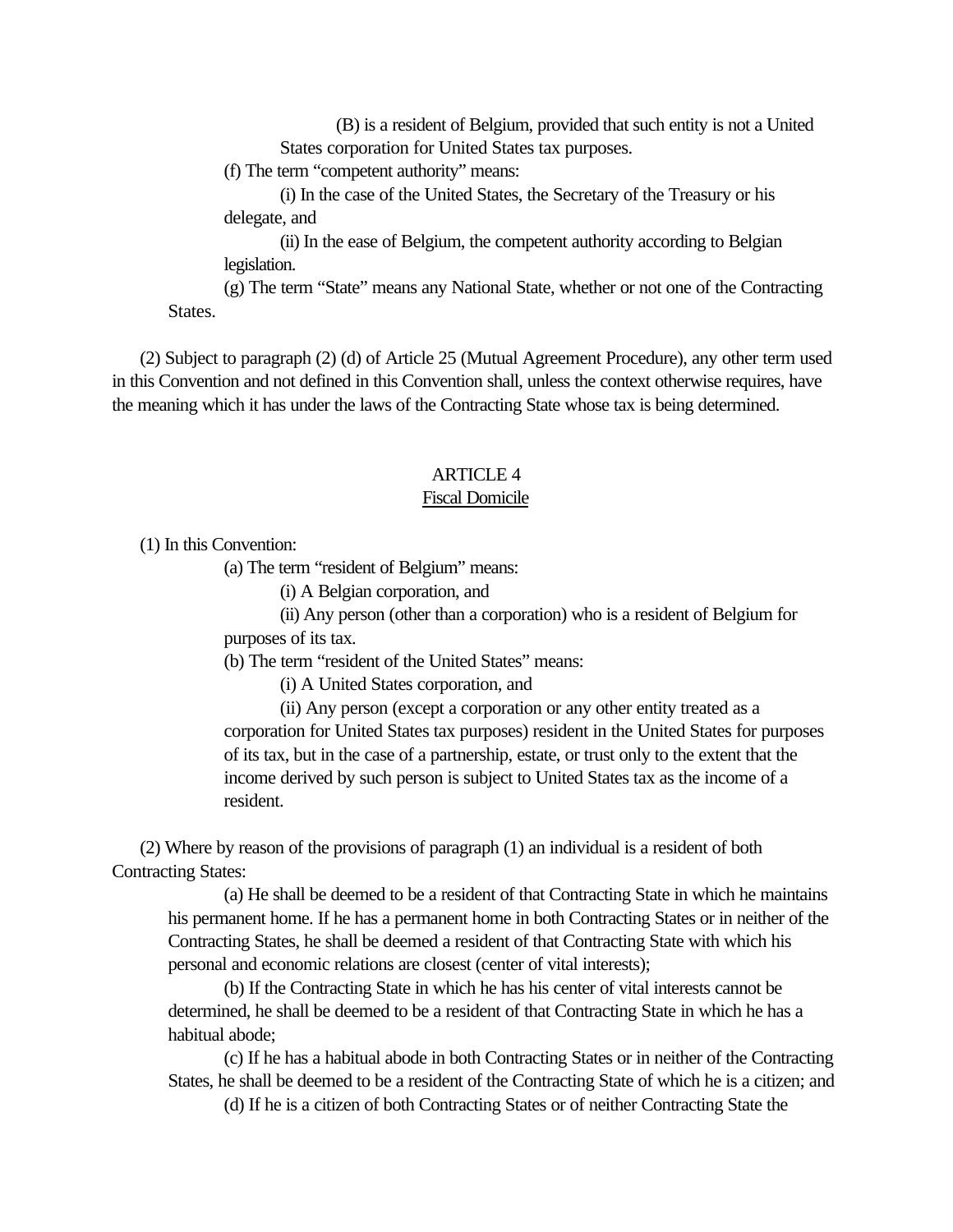<span id="page-9-0"></span>competent authorities of the Contracting States shall settle the question by mutual agreement. For purpose of this paragraph, a permanent home is the place where an individual dwells with his family.

#### ARTICLE 5

#### Permanent Establishment

 (1) For the purpose of this Convention, the term "permanent establishment" means a fixed place of business through which a resident of one of the Contracting States engages in industrial or commercial activity.

(2) The term "fixed place of business" includes but is not limited to:

(a) A seat of management;

(b) A branch;

(c) An office;

(d) A factory;

(e) A workshop;

(f) A warehouse;

(g) A mine, quarry, or other place of extraction of natural resources; and

(h) A building site or construction or installation project which exists for more than 12 months.

 (3) Notwithstanding paragraphs (1) and (2), a permanent establishment shall not include a fixed place of business used only for one or more of the following:

(a) The use of facilities for the purpose of storage, display, or delivery of goods or merchandise belonging to the resident;

(b) The maintenance of a stock of goods or merchandise belonging to the resident for the purpose of storage, display, or delivery;

(c) The maintenance of a stock of goods or merchandise belonging to the resident for the purpose of processing by another person;

(d) The maintenance of a fixed place of business for the purpose of purchasing goods or merchandise, or for collecting information, for the resident;

(e) The maintenance of a fixed place of business for the purpose of advertising, for the supply of information, for scientific research, or for similar activities which have a preparatory or auxiliary character, for the resident; or

(f) The maintenance of a building site or construction or installation project which does not exist for more than 12 months.

 (4) Notwithstanding subparagraph (a), (c) and (d) of paragraph (3), if a resident of one of the Contracting States has a fixed place of business in the other Contracting State and goods or merchandise are either:

(a) Subjected to processing in the other Contracting State by another person (whether or not purchased in the other Contracting State); or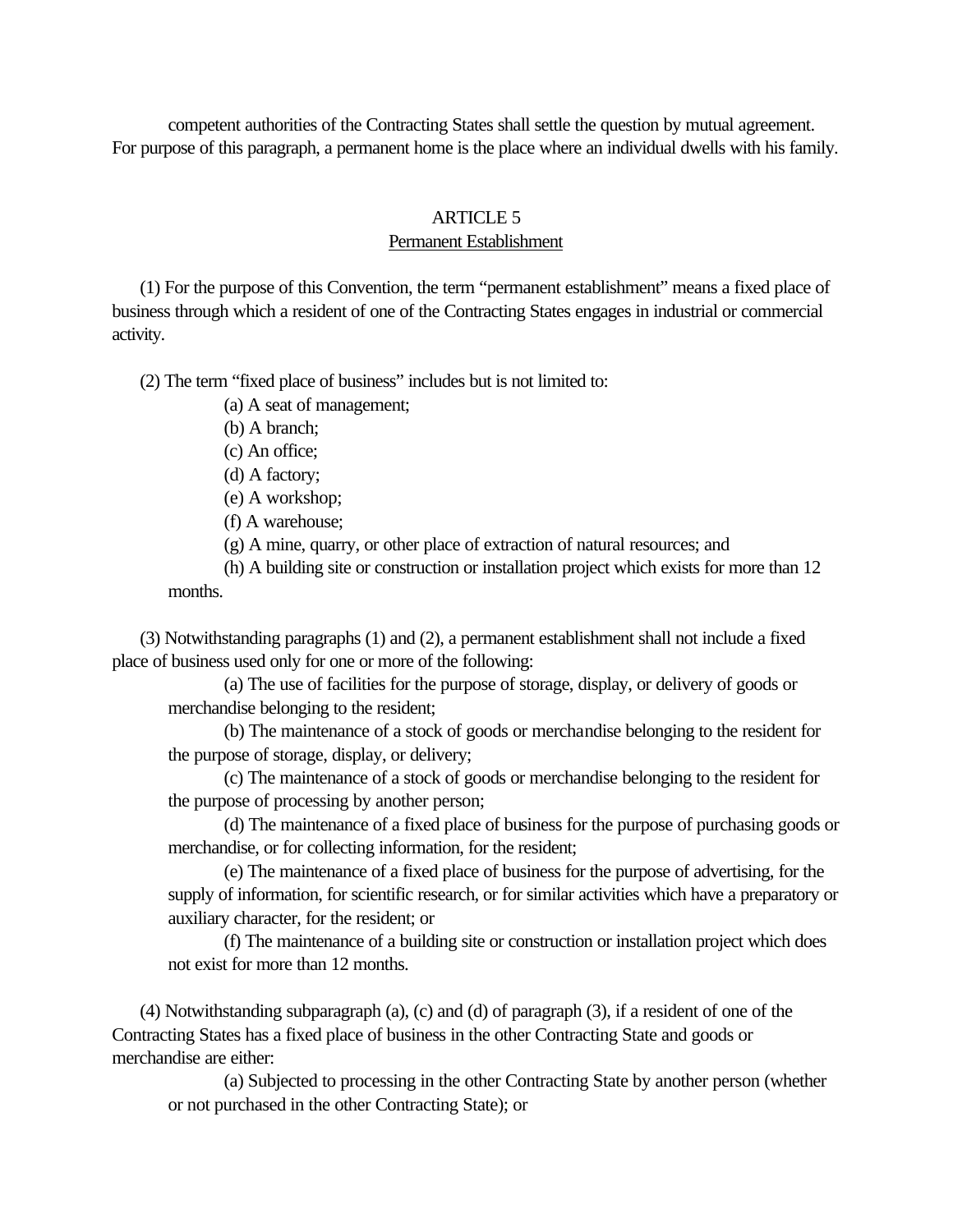<span id="page-10-0"></span>(b) Purchased in the other Contracting State (and such goods or merchandise are not subjected to processing outside the other Contracting State) such resident shall be considered to have a permanent establishment in that other Contracting State, if all or part of such goods or merchandise is sold by, or on behalf of such resident for use, consumption, or disposition in that other Contracting State.

 (5) A person acting in one of the Contracting States on behalf of a resident of the other Contracting State, other than an agent of an independent status to whom paragraph (6) applies, shall be deemed to be a permanent establishment in the first-mentioned Contracting State if such person has, and habitually exercises in the first-mentioned Contracting State, an authority to conclude contracts in the name of that resident, unless the exercise of such authority is limited to the purchase of goods or merchandise for that resident.

 (6) A resident of one of the Contracting States shall not be deemed to have a permanent establishment in the other Contracting State merely because such resident engages in industrial or commercial activity in that other Contracting State through a broker, general commission agent, or any other agent of an independent status, where such broker or agent is acting in the ordinary course of his business. This paragraph shall not apply with respect to a broker or agent acting on behalf of an insurance company if such broker or agent has, and habitually exercises, an authority to conclude contracts in the name of that company.

 (7) The fact that a resident of one of the Contracting States is a related person with respect to a resident of the other Contracting State or with respect to a person who engages in industrial or commercial activity in that other Contracting State (whether through a permanent establishment or otherwise) shall not be taken into account in determining whether that resident of the first-mentioned Contracting State has a permanent establishment in that other Contracting State.

 (8) The principles set forth in paragraphs (1) through (7) shall be applied in determining whether there is a permanent establishment in a State other than one of the Contracting States or whether a person other than a resident of one of the Contracting States has a permanent establishment in one of the Contracting States.

## ARTICLE 6 Income from Real Property

 (1) Income from real property, including royalties in respect of the operation of mines, quarries, or other natural resources and gains derived from the sale, exchange, or other disposition of such property or, of the right, giving rise to such royalties, may be taxed by the Contracting State in which such real property, mines, quarries, or other natural resources are situated. For purposes of this Convention interest or indebtedness secured by real property by a right giving rise to royalties in respect of the operation of mines, quarries, or other natural resources shall not be regarded as income from real property.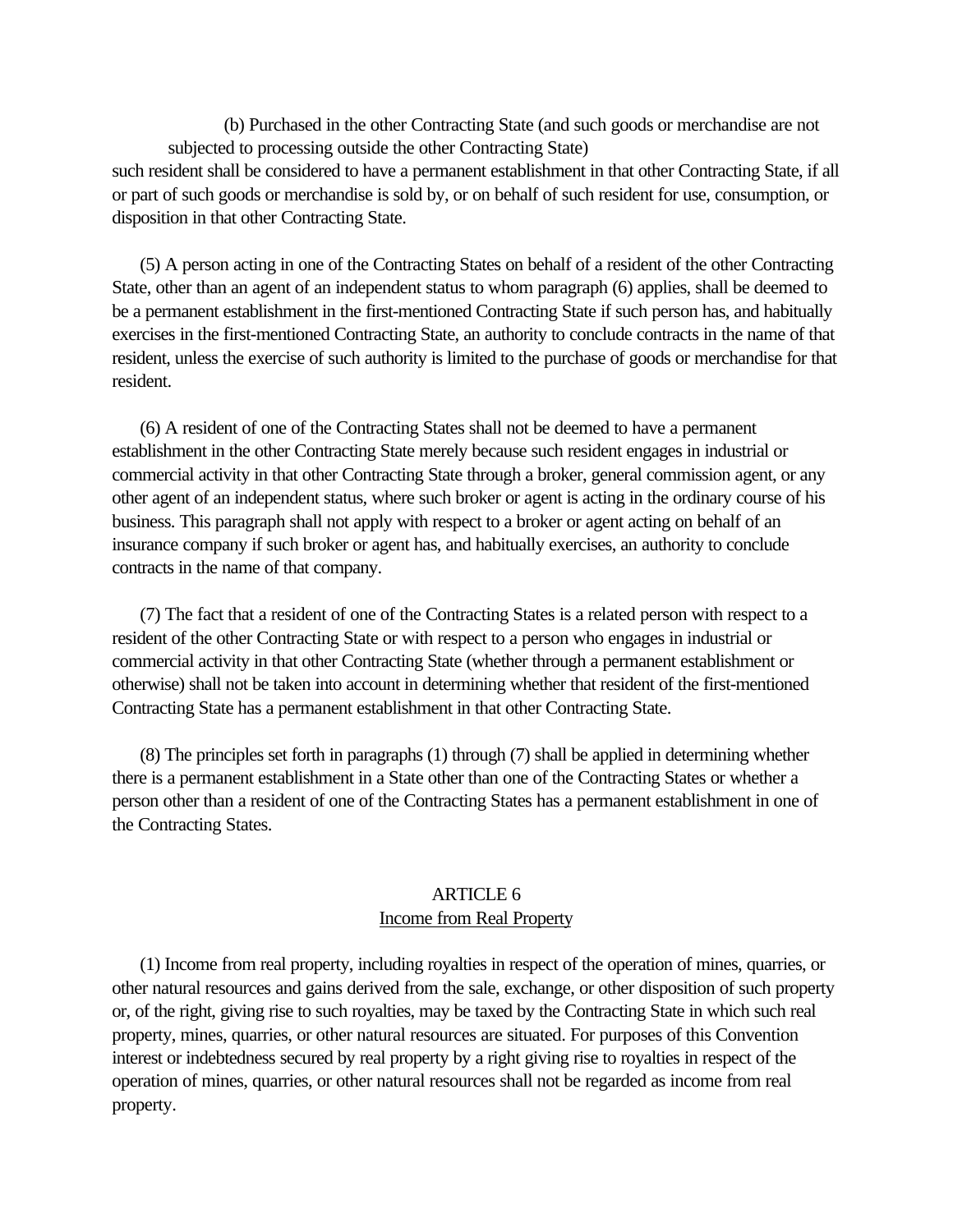<span id="page-11-0"></span> (2) Paragraph (1) shall apply to income derived from the usufruct, direct use, letting, or use in any other form of real property.

## ARTICLE 7 Business Profits

 (1) Industrial or commercial profits of a resident of one of the Contracting States shall be exempt from tax by the other Contracting State unless such resident is engaged in industrial or commercial activity in that other Contracting State through a permanent establishment situated therein. If such resident is so engaged, tax may be imposed by that other Contracting State on the industrial or commercial profits of such resident but only on so much of such profits as are attributable to the permanent establishment.

 (2) Where a resident of one of the Contracting States is engaged in industrial or commercial activity in the other Contracting State through a permanent establishment situated therein, there shall in each Contracting State be attributed to the permanent establishment the industrial or commercial profits which would be attributable to such permanent establishment if such permanent establishment were an independent entity engaged in the same or similar activities under the same or similar conditions and dealing wholly independently.

 (3) In the determination of the industrial or commercial profits of a permanent establishment, there shall be allowed as deductions expenses which are reasonably connected with such profits, including executive and general administrative expenses, whether incurred in the Contracting State in which the permanent establishment is situated or elsewhere.

 (4) No profits shall be attributed to a permanent establishment of a resident of one of the Contracting States in the other Contracting State merely by reason of the purchase of goods or merchandise by the permanent establishment, or by the resident of which it is a permanent establishment, for the account of that resident.

(5) For the purposes of this Convention the term "industrial or commercial profits":

(a) Does include rents or royalties derived from motion picture films or films or tapes used for radio or television broadcasting or from copyrights thereof and rents derived from the leasing of tangible personal property;

(b) Does not include items of income specifically dealt with in other articles of this Convention, except as provided in such articles.

Subject to the provisions of this Convention, items of income excluded from industrial or commercial profits under subparagraph (b) may be taxed separately or together with industrial or commercial profits in accordance with the laws of the Contracting State whose tax is being determined.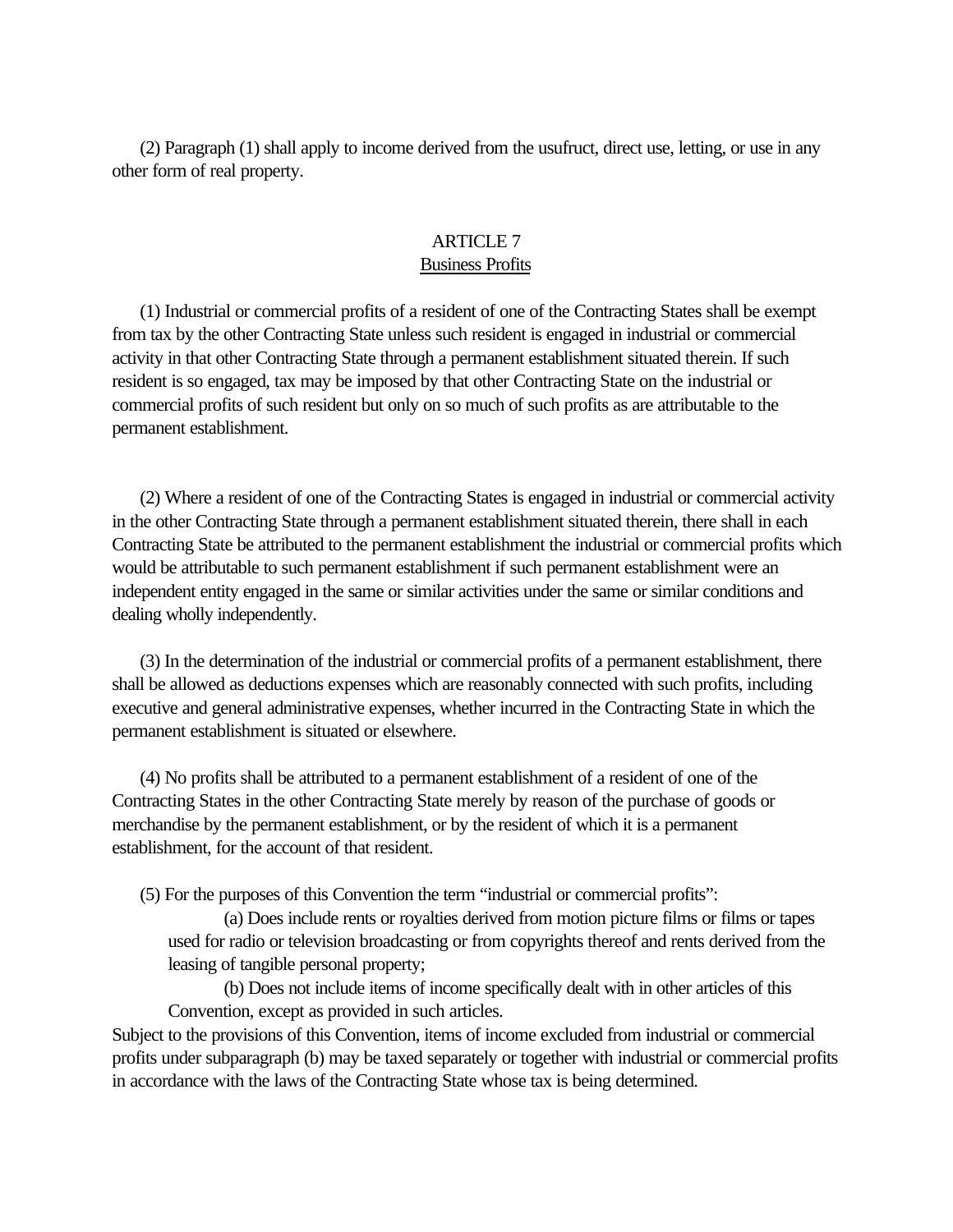## ARTICLE 8 Shipping and Air Transport

<span id="page-12-0"></span> (1) Notwithstanding Article 7 (Business Profits) and Article 13 (Capital Gains), income which a resident of one of the Contracting States derives from the operation in international traffic of ships registered in that Contracting State, and gains which a resident of one of the Contracting States derives from the sale, exchange, or other disposition of ships operated in international traffic by such resident and registered in that Contracting State, shall be exempt from tax by the other Contracting State.

 (2) Notwithstanding Article 7 (Business Profits) and Article 13 (Capital Gains), income which a resident of one of the Contracting States derives from the operation in international traffic of aircraft registered in either Contracting State or in a State with which the other Contracting State has an income tax convention exempting such income, and gains which a resident of one of the Contracting States derives from the sale, exchange or other disposition of aircraft operated in international traffic by such resident and registered in either Contracting State or in a State with which the other Contracting State has an income tax convention exempting such income, shall be exempt from tax by the other Contracting State.

## ARTICLE 9 Associated Enterprises

 (1) Where a resident of one of the Contracting States and a resident of the other Contracting State are related and where such related persons make arrangements or impose conditions between themselves which are different from those which would be made between independent persons, then any income which would, but for those arrangements or conditions, have accrued to the resident of the first-mentioned Contracting State but, by reason of those arrangements or conditions, has not so accrued, may be included in the income of the resident of the first-mentioned Contracting State for purposes of this Convention and taxed accordingly.

 (2) A person is related to another person for purposes of this Convention if either person participates directly or indirectly in the management, control, or capital of the other, or if any third person or persons participates directly or indirectly in the management, control, or capital of both.

## ARTICLE 10 Dividends

 (1) Dividends paid by a corporation of one of the Contracting States to a resident of the other Contracting State may be taxed by both Contracting States.

(2) The rate of tax imposed by the first-mentioned Contracting State on such dividends shall not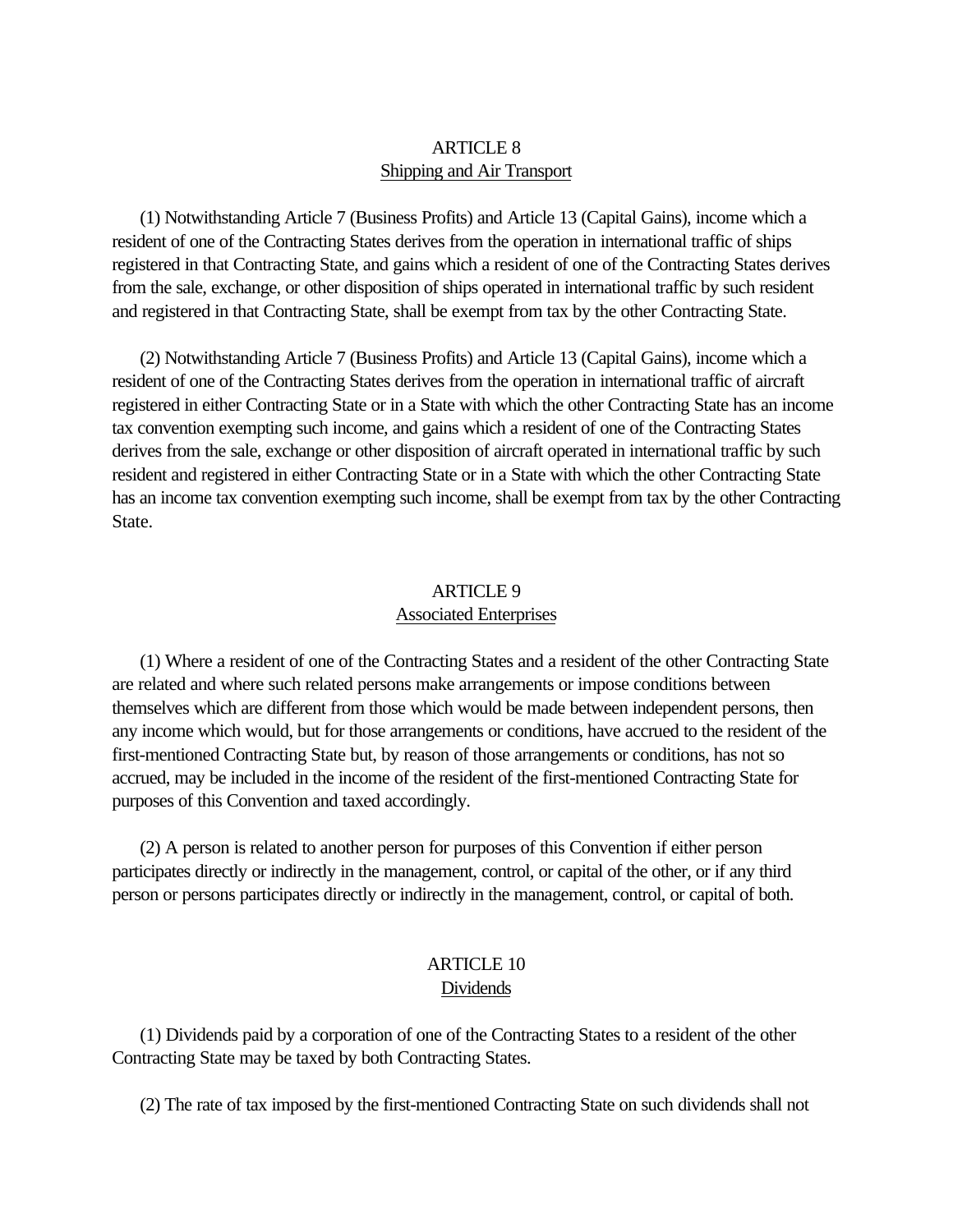<span id="page-13-0"></span>exceed 15 percent of the gross amount actually distributed. The term "dividends" shall include income from invested capital received by members of Belgian companies other than companies with share capital where, under Belgian law, such income is taxable in the same way as dividends.

 (3) Paragraph (2) shall not apply if the recipient of the dividends, being a resident of one of the Contracting States, has a permanent establishment in the other Contracting State and the shares with respect to which the dividends are paid are effectively connected with such permanent establishment. In such a case, Article 7 (Business Profits) shall apply, provided that Belgium shall not be prevented from imposing its movable property prepayment (précompte mobilier) in accordance with Belgian law.

 (4) Dividends paid by a corporation of one of the Contracting States to a person other than a resident of the other Contracting State shall be exempt from tax by that other Contracting State. This paragraph shall not apply:

(a) If the recipient of the dividends has a permanent establishment in that other Contracting State and the shares with respect to which the dividends are paid are effectively connected with such permanent establishment, or

(b) If the dividends are paid by a United States corporation and are received within Belgium by a person who is not a citizen or resident of the United States.

# ARTICLE 11

Interest

 (1) Interest derived from sources within one of the Contracting States by a resident of the other Contracting State may be taxed by both Contracting States.

 (2) The rate of tax imposed by one of the Contracting States on interest derived from sources within that Contracting State by a resident of the other Contracting State shall not exceed 15 percent.

 (3) Notwithstanding paragraphs (1) and (2), interest derived by a resident of one of the Contracting States from sources in the other Contracting State shall be exempt from tax by the other Contracting State if it is:

(a) Interest arising out of commercial credit-including credit which is represented by commercial paper-resulting from deferred payments for goods or merchandise or services supplied by a resident of one of the Contracting States to a resident of the other Contracting State,

(b) Interest paid between banks, except on loans represented by bearer instruments, or

(c) Interest arising from deposits, not represented by bearer instruments, made in banks or other financial institutions.

 (4) Notwithstanding paragraphs (1) and (2), interest beneficially derived by one of the Contracting States, or by an instrumentality of that Contracting State, not subject to tax by that Contracting State on its income, shall be exempt from tax by the other Contracting State.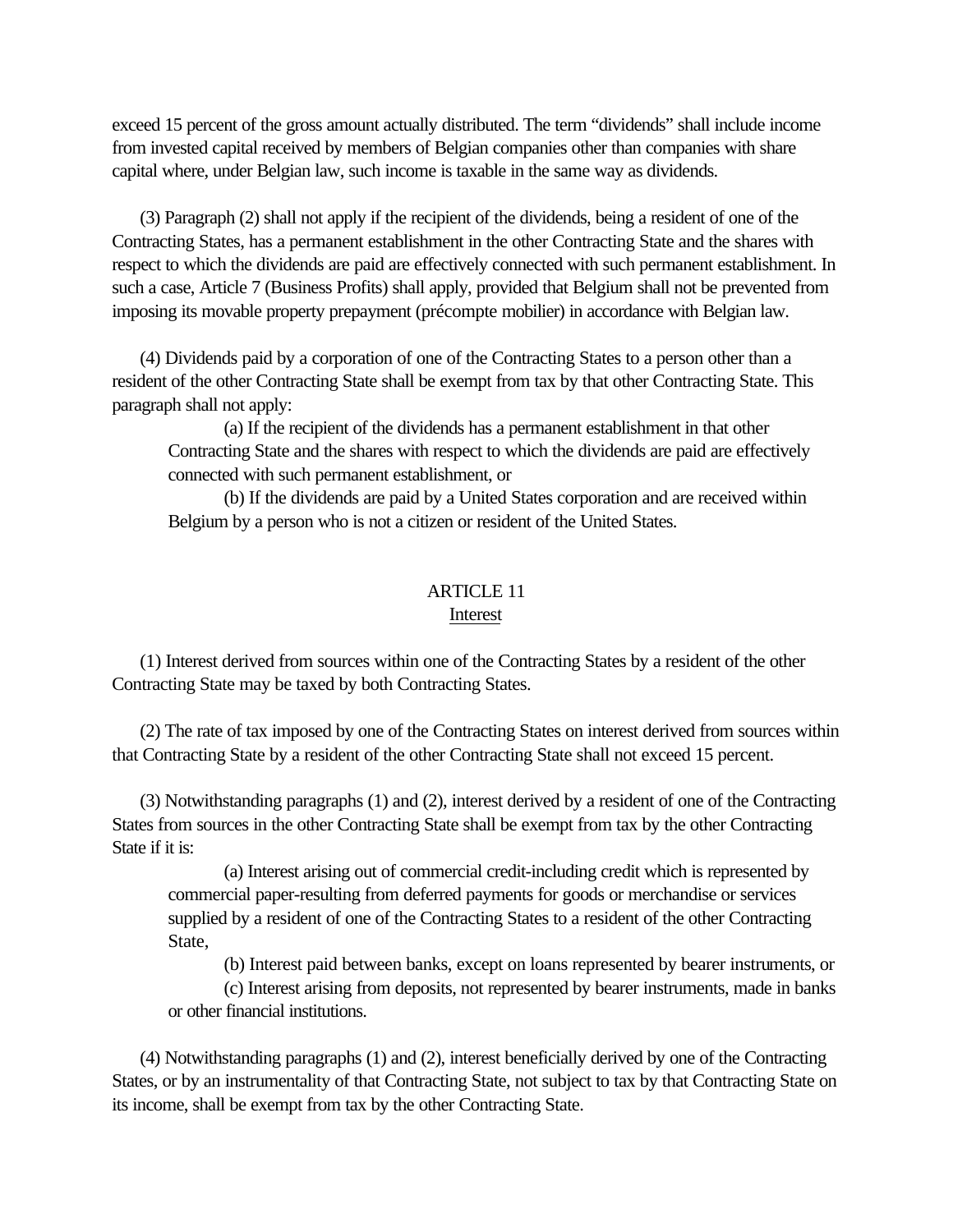(5) The term "interest" as used in this Convention means income from bonds, Government securities, notes or other evidences of indebtedness, whether or not secured and whether or not carrying a right to participate in profits, and debt-claims of every kind, as well as all other income assimilated to income from money lent by the taxation law of the Contracting State in which the income has its source, but not interest which is considered as dividends in accordance with the second sentence of paragraph (2) of Article 10 (Dividends); it includes, in the case of Belgium, prizes on lottery bonds.

 (6) Interest shall be treated as income from sources within a Contracting State only if paid by such Contracting State, a political subdivision or a local authority thereof, or by a resident of that Contracting State. Notwithstanding the preceding sentence:

(a) If the person paying the interest (whether or not such person is a resident of one of the Contracting States) has a permanent establishment in one of the Contracting States in connection with which the indebtedness on which the interest is paid was incurred and such interest is borne by such permanent establishment, or

(b) If the person paying the interest is a resident of one of the Contracting States and has a permanent establishment in a State other than a Contracting State in connection with which the indebtedness on which the interest is paid was incurred and such interest is paid to a resident of the other Contracting State, and such interest is borne by such permanent establishment,

such interest shall be deemed to be from sources within the State in which the permanent establishment is situated.

 (7) Paragraphs (2), (3), and (4) shall not apply if the recipient of the interest, being a resident of one of the Contracting States, has a permanent establishment in the other Contracting State and the indebtedness giving rise to the interest is effectively connected with such permanent establishment. In such a case, the provisions of Article 7 (Business Profits) shall apply.

 (8) Where any interest paid by a person to any related person exceeds an amount which would have been paid to an unrelated person, the provisions of this article shall apply only to so much of the interest as would have been paid to an unrelated person. In such a case the excess payment may be taxed according to its own law by the Contracting State from which the interest is derived.

 (9) Interest paid by a resident of one of the Contracting States to a person other than a resident of the other Contracting State shall be exempt from tax by that other Contracting State. This paragraph shall not apply if:

(a) Such interest is treated as income from sources within that other Contracting State under paragraph (6),

(b) The recipient of the interest has a permanent establishment in that other Contracting State and the indebtedness giving rise to the interest is effectively connected with such permanent establishment, or

(c) Such interest is from sources within the United States and is received within Belgium by a person who is not a citizen or resident of the United States.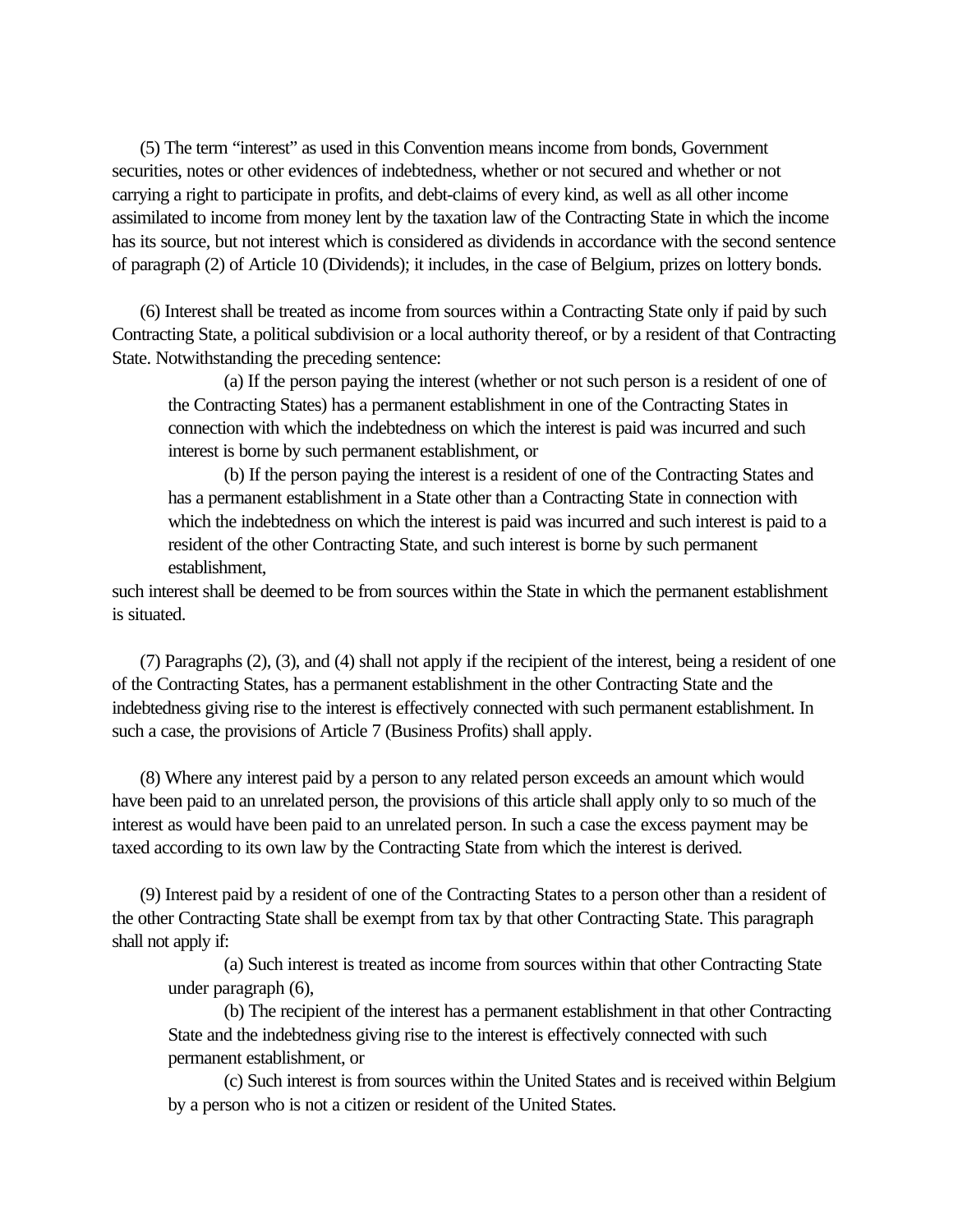# ARTICLE 12 **Royalties**

<span id="page-15-0"></span> (1) Royalties derived from sources within one of the Contracting States by a resident of the other Contracting State shall be exempt from tax by the first-mentioned Contracting State.

(2) The term "royalties" as used in this article means:

(a) Payment of any kind made as consideration for the use of, or the right to use, copyrights of literary, artistic, or scientific works (but not including copyrights of motion picture films or films or tapes used for radio or television broadcasting), patents, designs, models, plans, secret processes or formulae, trademarks, or other like property or rights, or knowledge, experience, or skill (know-how), and

(b) Gains derived from the sale, exchange, or other disposition of any such right or property to the extent that the amounts realized on such sale, exchange, or other disposition for consideration are contingent on the productivity, use, or disposition of such right or property.

 (3) Royalties shall be treated as income from sources within one of the Contracting States only if paid by such Contracting State, a political subdivision or a local authority thereof, or by a resident of that Contracting State. Notwithstanding the preceding sentence:

(a) If the person paying the royalties (whether or not such a person is a resident of one of the Contracting States) has a permanent establishment in one of the Contracting States with which the right or property giving rise to the royalties is effectively connected and such royalties are borne by such permanent establishment, or

(b) If the person paying the royalties is a resident of one of the Contracting States and has a permanent establishment in a State other than a Contracting State with which the right or property giving rise to the royalties is effectively connected and such royalties are borne by such permanent establishment,

such royalties shall be deemed to be from sources within the State in which the permanent establishment is situated.

 (4) Paragraph (1) shall not apply if the recipient of the royalty, being a resident of one of the Contracting States, has in the other Contracting State a permanent establishment and the right or property giving rise to the royalty is effectively connected with such permanent establishment. In such a case the provisions of Article 7 (Business Profits) shall apply.

 (5) Where any royalty paid by a person to any related person exceeds an amount which would have been paid to an unrelated person, the provisions of this article shall apply only to so much of the royalty as would have been paid to an unrelated person. In such a case the excess payment may be taxed according to its own law by the Contracting State from which the royalty is derived.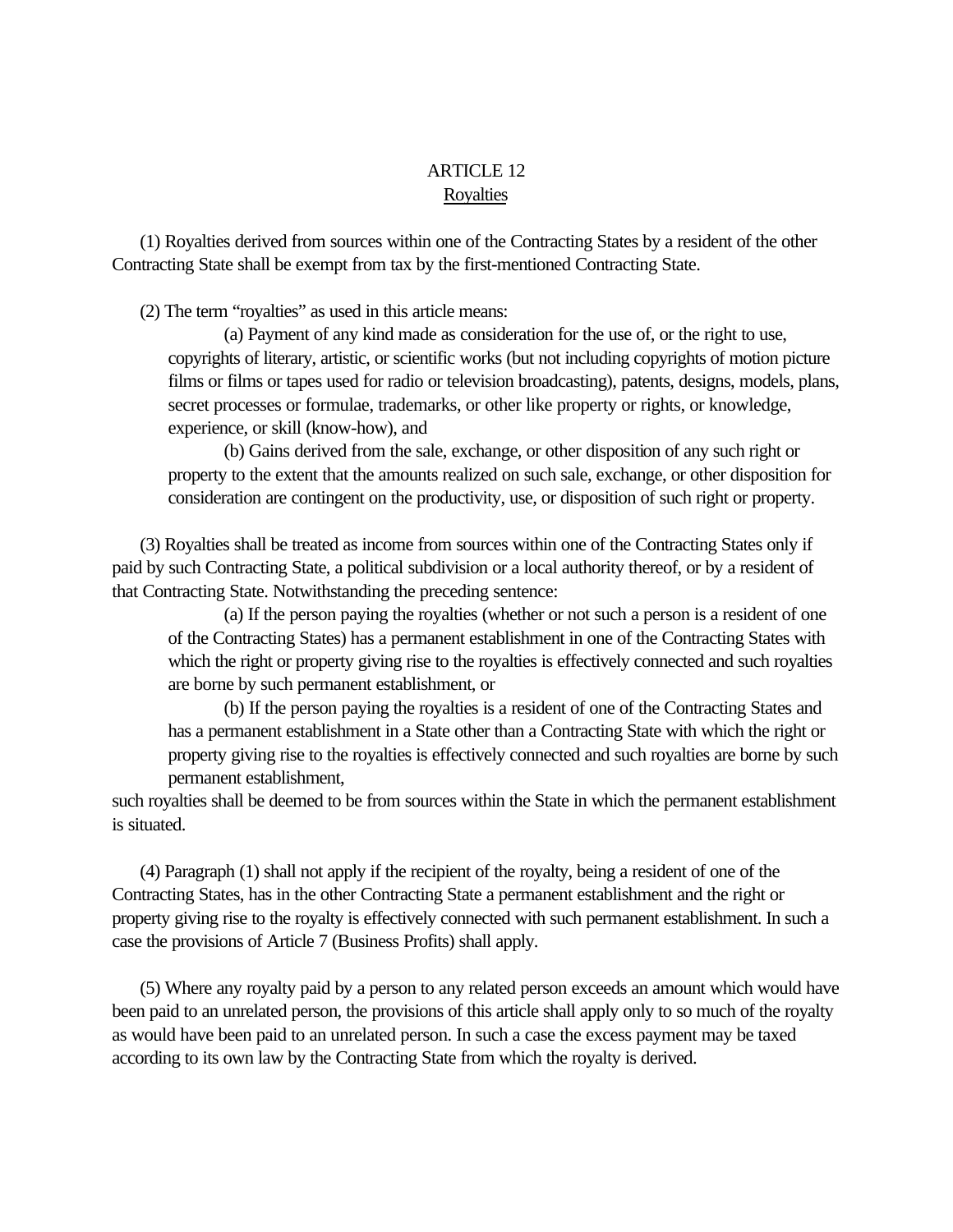# ARTICLE 13 Capital Gains

<span id="page-16-0"></span> Gains derived by a resident of one of the Contracting States from the sale, exchange, or other disposition of capital assets shall be exempt from tax by the other Contracting State unless:

 (1) The gain is derived by a resident of the first-mentioned Contracting State from the sale, exchange, or other disposition of property described in Article 6 (Income from Real Property) situated within that other Contracting State,

 (2) The recipient of the gain, being a resident of the first-mentioned Contracting State, has a permanent establishment or maintains a fixed base in that other Contracting State and the property giving rise to the gain is effectively connected with such permanent establishment or such fixed base, or

 (3) The recipient of the gain, being an individual resident of the first-mentioned Contracting State, is present in that other Contracting State for a period or periods aggregating 183 days or more in the taxable year.

If under the provisions of paragraph (2) the property is effectively connected with a permanent establishment, the provisions of Article 7 (Business Profits) shall apply.

# ARTICLE 14 Independent Personal Services

 (1) Income derived by an individual who is a resident of one of the Contracting States from the performance of personal services in an independent capacity, may be taxed by that Contracting State. Except as provided in paragraph (2), such income shall be exempt from tax by the other Contracting State.

 (2) Income derived by an individual who is a resident of one of the Contracting States from the performance of personal services in an independent capacity in the other Contracting State may be taxed by that other Contracting State, if:

(a) The individual is present in that other Contracting State for a period or periods aggregating 183 days or more in the taxable year,

(b) The individual maintains a fixed base in that other Contracting State for a period or periods aggregating 183 days or more in the taxable year, and the income is attributable to such fixed base, or

(c) The individual derives the income from personal services as a public entertainer, such as a theater, motion picture, or television artist, a musician, or an athlete, unless such individual is present in that other Contracting State for a period or periods not exceeding a total of 90 days during the taxable year and such income does not exceed in the aggregate 3,000 United States dollars or its equivalent in Belgian francs during the taxable year.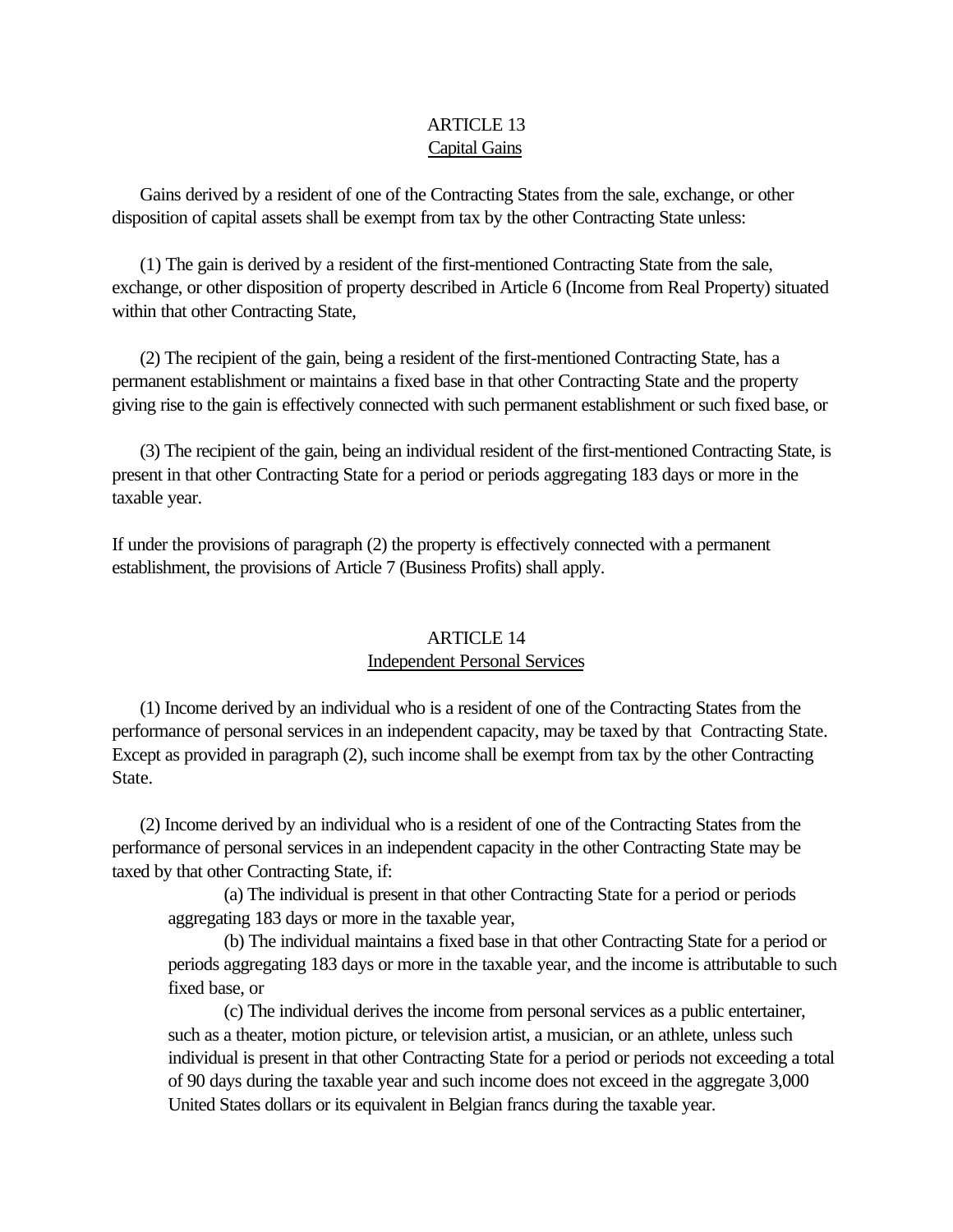## ARTICLE 15 Dependent Personal Services

<span id="page-17-0"></span> (1) Wages, salaries, and similar remuneration derived by an individual who is a resident of one of the Contracting States from labor or personal services performed as an employee, including income from services performed by an officer of a company, may be taxed by that Contracting State. Except as provided by paragraph (2) and Article 20 (Teachers) and Article 21 (Students and Trainees) such remuneration derived from labor or personal services performed in the other Contracting State may also be taxed by that other Contracting State.

 (2) Remuneration described in paragraph (1) derived by an individual who is a resident of one of the Contracting States shall be exempt from tax by the other Contracting State if:

(a) He is present in that other Contracting State for a period or periods aggregating less than 183 days in the taxable year;

(b) He is an employee of a resident of the first-mentioned Contracting State or of a permanent establishment maintained in the first-mentioned Contracting State; and

(c) The remuneration is not borne as such by a permanent establishment which the employer has in that other Contracting State.

 (3) Notwithstanding paragraphs (1) and (2), remuneration derived by an individual from labor or personal services performed as an employee aboard ships or aircraft registered in one of the Contracting States and operated by a resident of that Contracting State in international traffic shall be exempt from tax by the other Contracting State if such individual is a member of the regular complement of the ship or aircraft.

# ARTICLE 16

# Directors' Fees

 Notwithstanding Articles 14 (Independent Personal Services) and 15 (Dependent Personal Services), a director's fee derived by an individual who is a resident of one of the Contracting States in his capacity as a member of the board of directors of a corporation of the other Contracting State (but not including fixed or contingent payments derived in his capacity as an officer or employee), which cannot be taken as a deduction by the corporation but is treated in that other Contracting State as a distribution of profits, may be taxed by that other Contracting State.

## ARTICLE 17 Social Security Payments

Social security payments and similar pensions paid by, or out of public funds created by, one of the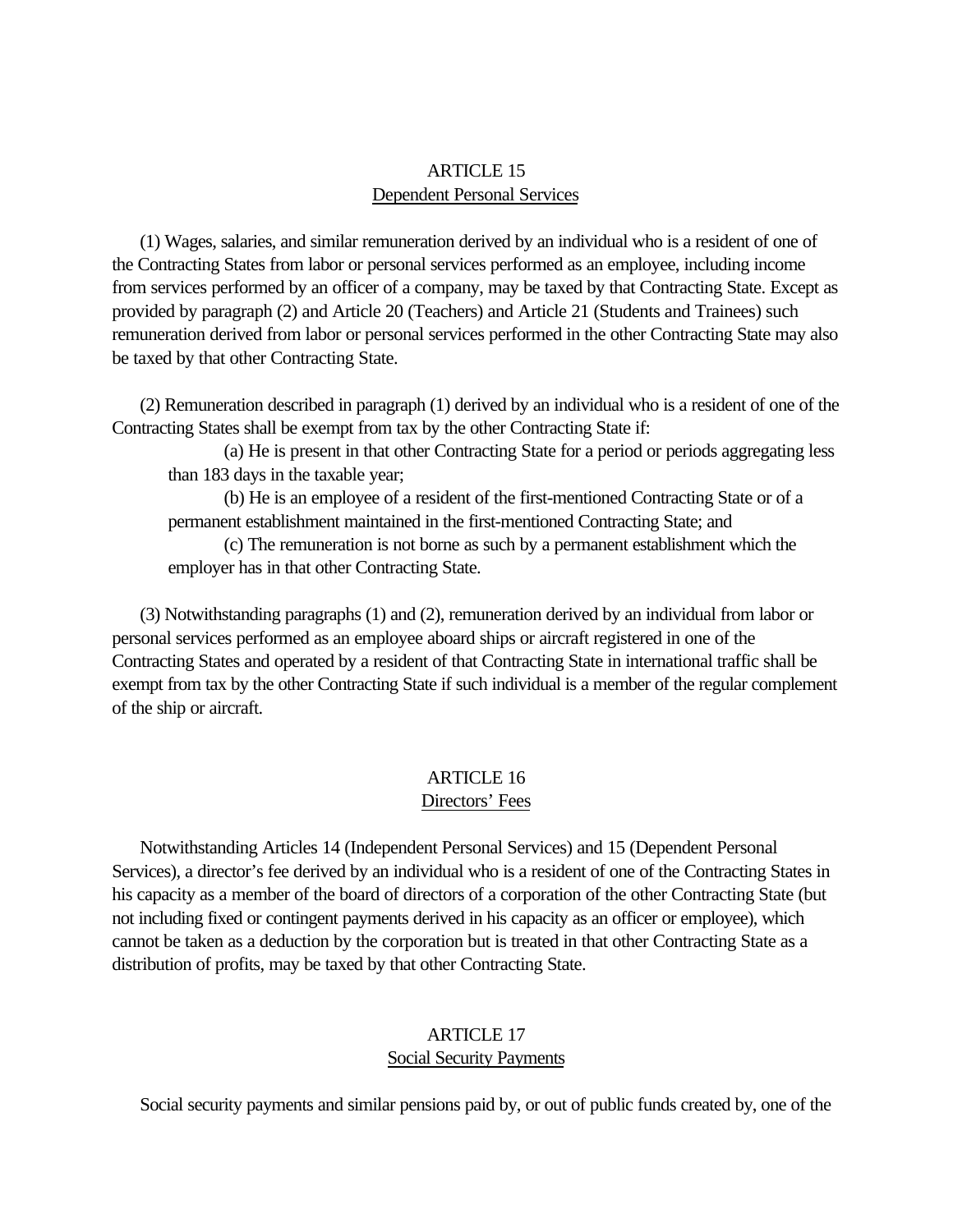<span id="page-18-0"></span>Contracting States or a governmental instrumentality thereof to an individual who is a resident of the other Contracting State shall be taxable only in the first-mentioned Contracting State.

## ARTICLE 18 Private Pensions and Annuities

 (1) Except as provided in Articles 17 (Social Security Payments) and 19 (Governmental Functions), pensions and other similar remuneration paid to an individual who is a resident of one of the Contracting States in consideration of past employment shall be taxable only in that Contracting State.

 (2) Alimony and annuities paid to an individual who is a resident of one of the Contracting States shall be taxable only in that Contracting State.

 (3) The term "pensions and other similar remuneration", as used in this article, means periodic payments made after retirement or death in consideration for services rendered, or by way of compensation for injuries received in connection with past employment.

 (4) The term "annuities", as used in this article, means a stated sum paid periodically at stated times during life, or during a specified number of years, under an obligation to make the payments in return for adequate and full consideration (other than for services rendered).

#### ARTICLE 19

## Governmental Functions

 (1) Notwithstanding Articles 15 (Dependent Personal Services), 17 (Social Security Payments), and 18 (Private Pensions and Annuities), wages, salaries, and similar remuneration, including pensions or similar benefits, paid by or from public funds of one of the Contracting States, or a political subdivision or local authority thereof, for labor or personal services performed for that Contracting State, or for any of its political subdivisions or local authorities, in the discharge of governmental functions:

(a) To a citizen of that Contracting State or

(b) To a citizen of a State other than a Contracting State and who comes to the other Contracting State expressly for the purpose of being employed by the first-mentioned Contracting State, or a political subdivision or a local authority thereof,

shall be exempt from tax by that other Contracting State.

 (2) The provisions of Articles 15 (Dependent Personal Services), 17 (Social Security Payments), and 18 (Private Pensions and Annuities) shall apply to wages, salaries, and pensions paid in respect of services rendered in connection with any trade or business carried on by the first-mentioned Contracting State, or a political subdivision or a local authority thereof.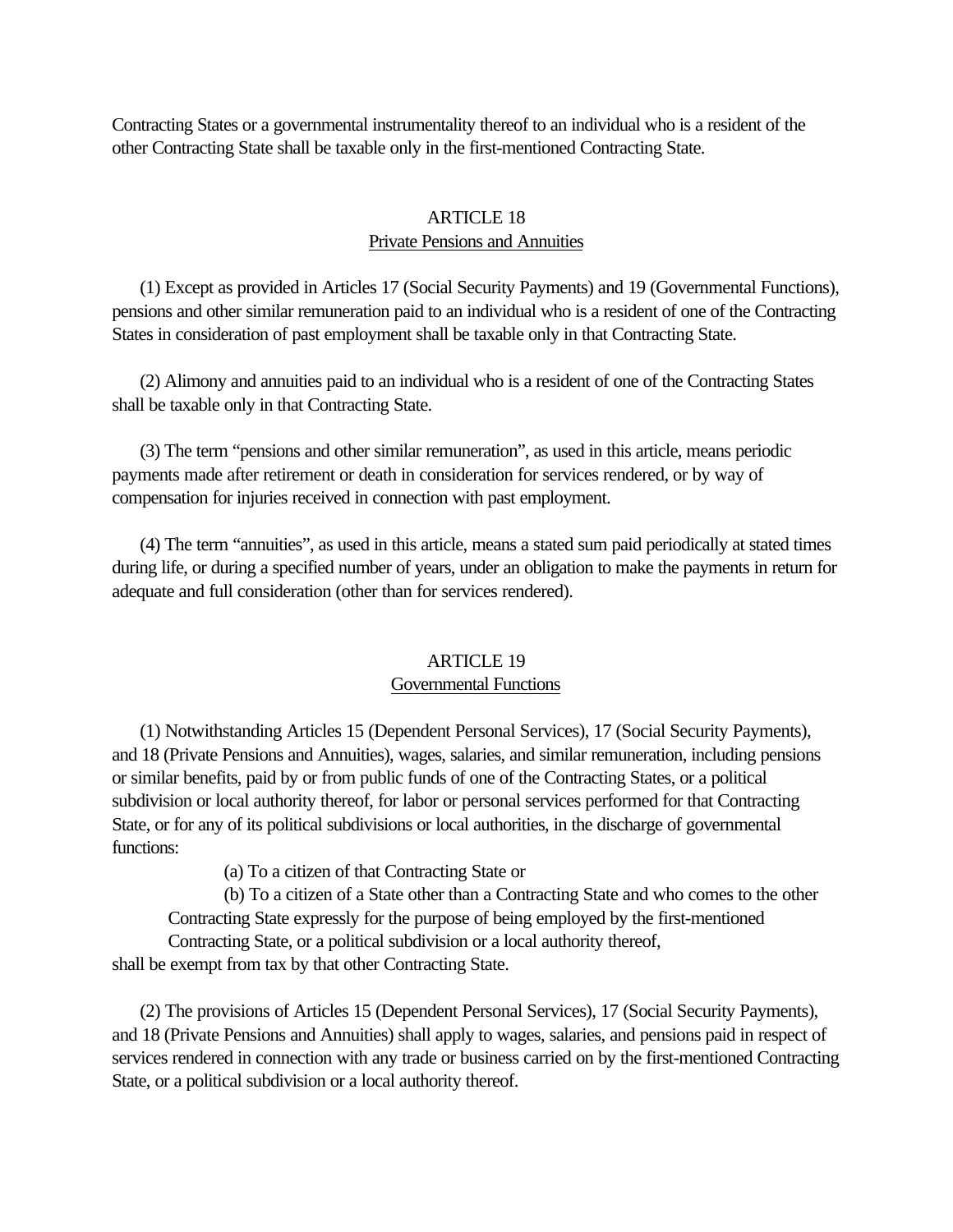## ARTICLE 20 Teachers

<span id="page-19-0"></span> (1) An individual who is a resident of one of the Contracting States at the time he becomes temporarily present in the other Contracting State and who, at the invitation of the Government of that other Contracting State or of a university or other recognized educational institution in that other Contracting State is temporarily present in that other Contracting State for the primary purpose of teaching or engaging in research, or both, at a university or other recognized educational institution shall be exempt from tax by that other Contracting State on his income from personal services for teaching or research at such university or educational institution, for a period not exceeding 2 years from the date of his arrival in that other Contracting State.

 (2) This article shall not apply to income from research if such research is undertaken not in the public interest but primarily for the private benefit of a specific person or persons.

## ARTICLE 21 Students and Trainees

 (1) (a) An individual who is a resident of one of the Contracting States at the time he becomes temporarily present in the other Contracting State and who is temporarily present in that other Contracting State for the primary purpose of:

> (i) Studying at a university or other recognized educational institution in that other Contracting State, or

(ii) Securing training required to qualify him to practice a profession or professional specialty, or

(iii) Studying or doing research as a recipient of a grant, allowance, or award from a governmental, religious, charitable, scientific, literary, or educational organization, shall be exempt from tax by that other Contracting State with respect to amounts described in subparagraph (b) for a period not exceeding 5 taxable years from the date of his arrival in that other Contracting State.

(b) The amounts referred to in subparagraph (a) are:

(i) Gifts from abroad for the purpose of his maintenance, education, study, research, or training;

(ii) The grant, allowance, or award; and

(iii) Income from personal services performed in that other Contracting State in an amount not in excess of 2,000 United States dollars or its equivalent in Belgian francs for any taxable year.

 (2) An individual who is a resident of one of the Contracting States at the time he becomes temporarily present in the other Contracting State and who is temporarily present in that other Contracting State as an employee of, or under contract with, a resident of the first-mentioned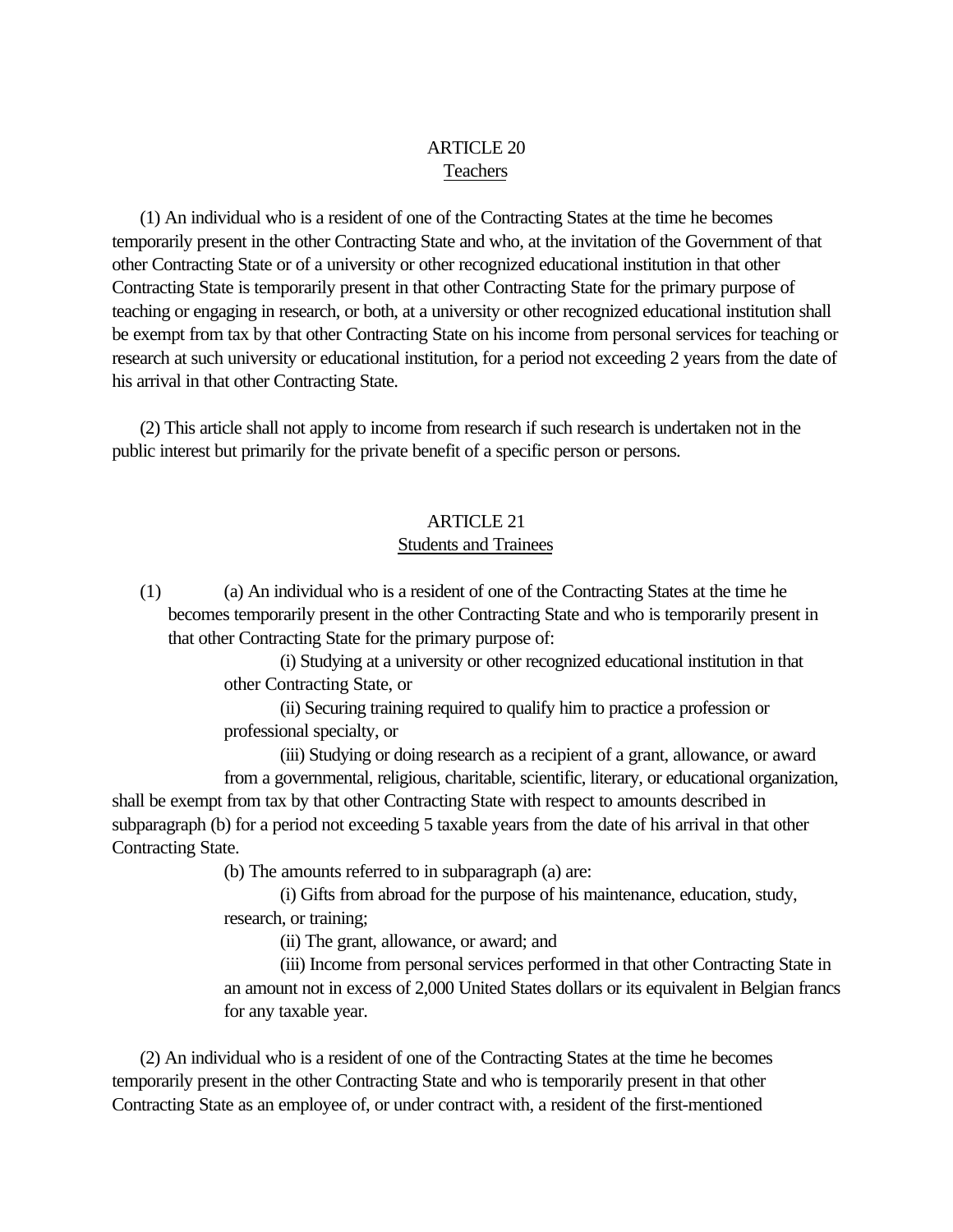<span id="page-20-0"></span>Contracting State, for the primary purpose of:

(a) Acquiring technical, professional, or business experience from a person other than that resident of the first-mentioned Contracting State or other than a person related to such resident, or

(b) Studying at a university or other recognized educational institution in that other Contracting State, shall be exempt from tax by that other Contracting State for a period of 12 consecutive months with respect to his income from personal services in an aggregate amount not in excess of 5,000 Unites States dollars or its equivalent in Belgian francs.

 (3) An individual who is a resident of one of the Contracting States at the time he becomes temporarily present in the other Contracting State and who is temporarily present in that other Contracting State for a period not exceeding 1 year, as a participant in a program sponsored by the Government of that other Contracting State, for the primary purpose of training, research, or study, shall be exempt from tax by that other Contracting State with respect to his income from personal services in respect of such training, research, or study performed in that other Contracting State in an aggregate amount not in excess of 10,000 United States dollars or its equivalent in Belgian francs.

 (4) The benefits provided under Article 20 (Teachers) and paragraph (1) of this article shall extend only for such period of time as may reasonably or customarily be required to effectuate the purpose of the visit, but in no case shall any individual have the benefits provided therein for more than a total of 5 taxable years from the date of his arrival.

# ARTICLE 22

## Income Not Expressly Mentioned

 Items of income of a resident of one of the Contracting States which are not expressly mentioned in the foregoing articles of this Convention shall be taxable only in that Contracting State except that if such income is derived from sources within the other Contracting State, that other Contracting State may also tax such income.

## ARTICLE 23 Relief from Double Taxation

 (1) Notwithstanding any other provision of this Convention, a Contracting State may tax its citizens and residents as determined under Article 4 (Fiscal Domicile) as if this Convention had not come into effect, provided however, that:

(a) This provision shall not affect the benefits conferred by a Contracting State under this article and Articles 17 (Social Security Payments), 24 (Nondiscrimination), and 25 (Mutual Agreement Procedure).

(b) This provision shall not affect the benefits conferred by a Contracting State under Articles 19 (Governmental Functions), 20 (Teachers), and 21 (Students and Trainees), upon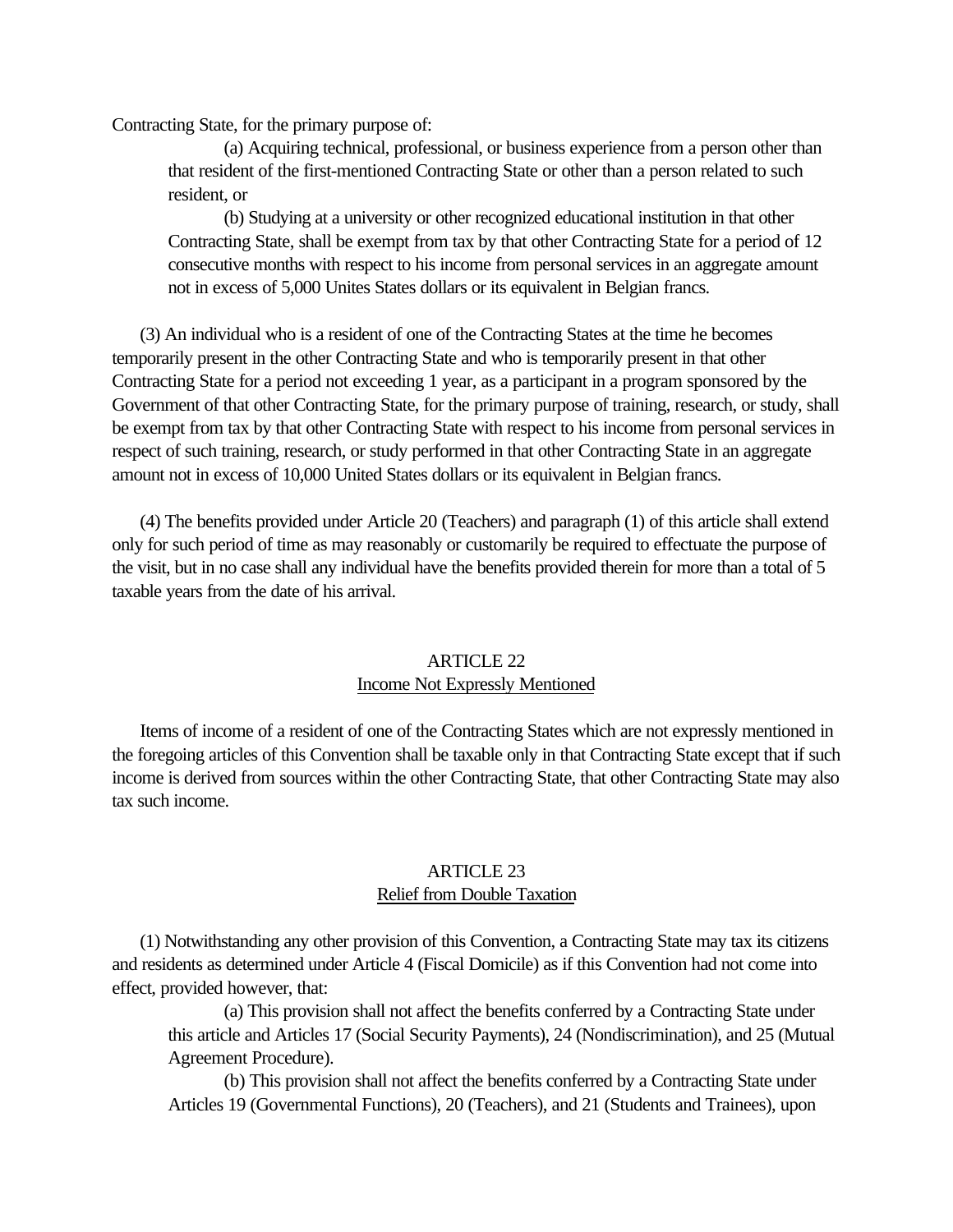individuals who are neither citizens of, nor have immigrant status in, that Contracting State.

 (2) Subject to the provisions of United States law applicable for the taxable year, the United States shall allow to a citizen or resident of the United States as a credit against United States tax the appropriate amount of Belgian tax; such appropriate amount shall be based upon the amount of tax paid to Belgium but shall not exceed the amount of United States tax attributable to income from Belgian sources. Income which has been taxed by Belgium in accordance with Articles 6 through 21 shall, for the purpose of applying the United States credit in relation to Belgian tax, be treated as income from Belgian sources.

 (3) In the case of income derived from sources in the United States relief from double taxation shall be granted in Belgium in the following manner:

(a) Where a resident of Belgium derives income which is not subject to the provisions of subparagraphs (b) through (d) below and which has been taxed by the United States in accordance with Articles 6 through 21, Belgium shall exempt such income from tax but may, in calculating the amount of tax on the remainder of the income of that resident, apply the rate of tax which would have been applicable if such income had not been exempted.

(b) Where a resident of Belgium receives dividends (which are not exempt under subparagraph (d)) to which the provisions of paragraph (2) of Article 10 (Dividends) apply, interest to which the provisions of paragraph (2) or paragraph (8) of Article 11 (Interest) apply or royalties to which the provisions of paragraph (5) of Article 12 (Royalties) apply, Belgium shall reduce the Belgian tax imposed thereon by a credit in respect of the tax borne in the United States. The credit shall be allowed against the tax imposed on the net amount of the dividends from corporations of the United States, as well as of interest and royalties from sources in the United States which have been taxed there; the credit shall be the fixed amount in respect of the foreign tax for which provision is made in existing Belgian law, subject to any subsequent modification - which, however, shall not affect the principle hereof.

(c) Where a resident of Belgium receives income to which the provisions of Article 22 (Income Not Expressly Mentioned) apply and which has been taxed by the United States, the amount of Belgian tax proportionately attributable to such income shall not exceed the amount which would be imposed in accordance with Belgian law, if such income were taxed as earned income derived from sources outside Belgium and subject to foreign tax.

(d) Where a Belgian corporation owns shares in a United States corporation which is subject in the United States to tax on its profits, the dividends which are paid to it by the latter corporation and which may be taxed in the United States in accordance with the provisions of paragraph (2) of Article 10 (Dividends) shall be exempt from the corporate income tax in Belgium to the extent that the exemption would have been accorded if the two corporations had been corporations of Belgium; this provision shall not prohibit the withholding from those dividends of the movable property prepayment (précompte mobilier) imposed by Belgian law.

(e) A Belgian corporation which, during the whole of an accounting period of a United States corporation which is subject there to tax on its profits, has held the direct ownership of shares in the latter corporation, shall also be exempted from the movable property prepayment (précompte mobilier) imposed by Belgian law on the dividends derived from those shares,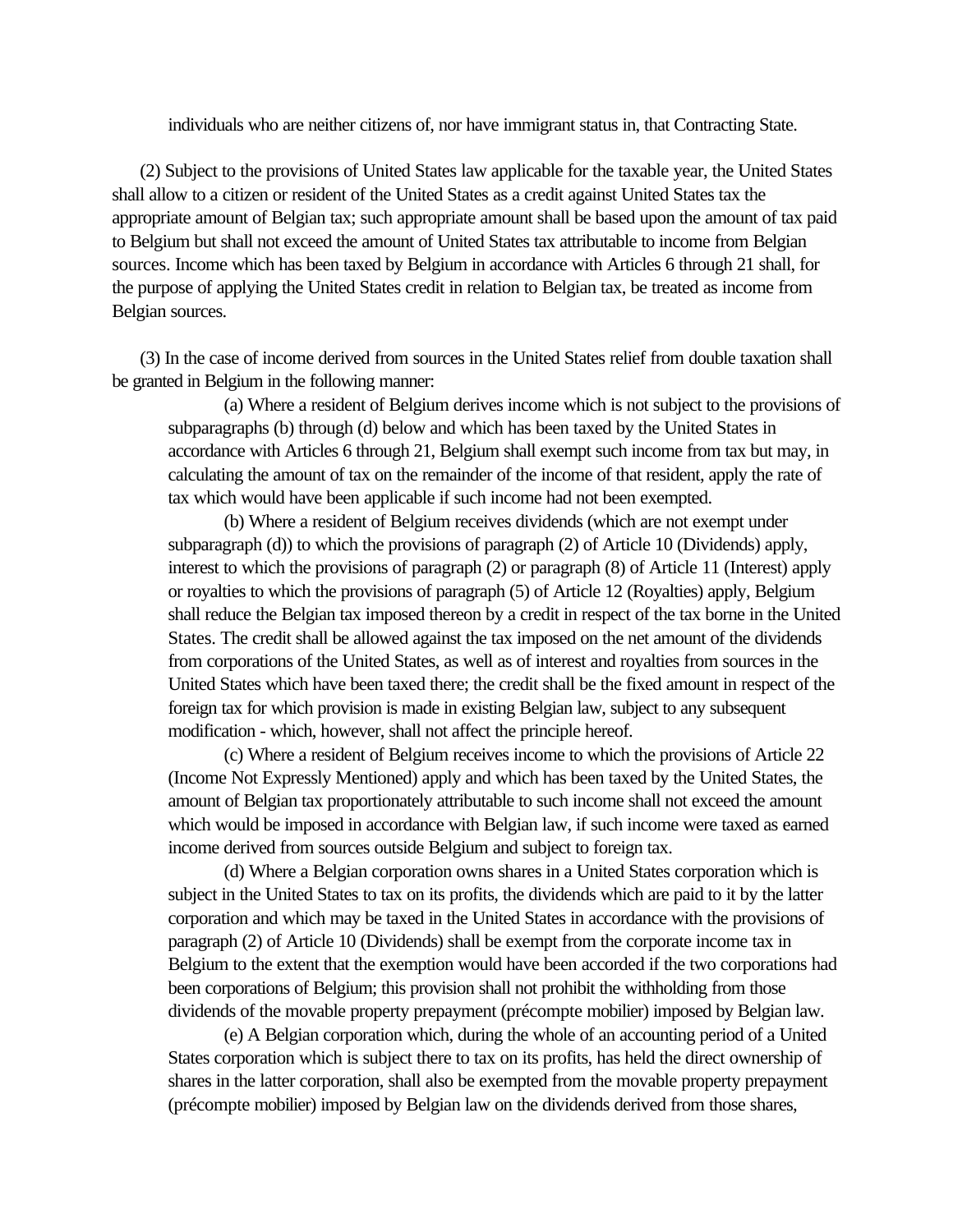<span id="page-22-0"></span>provided that it so requests in writing not later than the time limited for the submission of its annual return; on the redistribution to its own shareholders of the dividends so exempted those dividends may not be deducted from dividends distributed by that corporation which are subject to the movable property prepayment (précompte mobilier). This subparagraph shall not apply when the first-mentioned corporation has elected that its profits be charged to the individual income tax. However, the application of this subparagraph shall be limited to dividends paid by a United States corporation to a Belgian corporation which controls not less than 10 percent of the voting power in the first-mentioned corporation where, for the application of the exemption referred to in subparagraph (d), a similar limitation would be imposed by Belgian legislation in respect of dividends paid by corporations of Belgium.

(f) Where an individual who is a resident of Belgium and a citizen of the United States receives income from sources within the United States which is not exempt from Belgian tax under subparagraph (a) nor covered by subparagraph (c), the amount of the Belgian individual income tax proportionately attributable to such income may not exceed:

(i) In the case of dividends, interest, and royalties, an amount which, after allowance of the fixed amount in respect of the foreign tax, where applicable, corresponds to 20 percent of such income;

(ii) In the case of other income concerned, the amount which would be imposed in accordance with Belgian law, if such income were taxed as earned income derived from sources outside Belgium and subject to foreign tax.

(g) When in accordance with Belgian law, losses incurred by a resident of Belgium in a permanent establishment situated in the United States have been effectively deducted from the profits of that resident for his taxation in Belgium, the exemption provided in subparagraph (a) shall not apply in Belgium to the profits of other taxable periods attributable to that establishment to the extent that those profits have also been reduced for United States tax purposes by reason of compensation for the said losses.

 (4) In the case of a corporation which is treated as a United States corporation for United States tax purposes and as a Belgian corporation for Belgian tax purposes, relief from double taxation shall be granted in accordance with the principles of paragraphs (2) and (3).

## ARTICLE 24

#### Nondiscrimination

 (1) A citizen of one of the Contracting States who is a resident of the other Contracting State shall not be subjected in that other Contracting State to more burdensome taxes than a citizen of that other Contracting State who is a resident thereof.

 (2) A permanent establishment which a resident of one of the Contracting States has in the other Contracting State shall not be subject in that other Contracting State to more burdensome taxes than a resident of that other Contracting State carrying on the same activities. This paragraph shall not be construed as obliging a Contracting State to grant to individual residents of the other Contracting State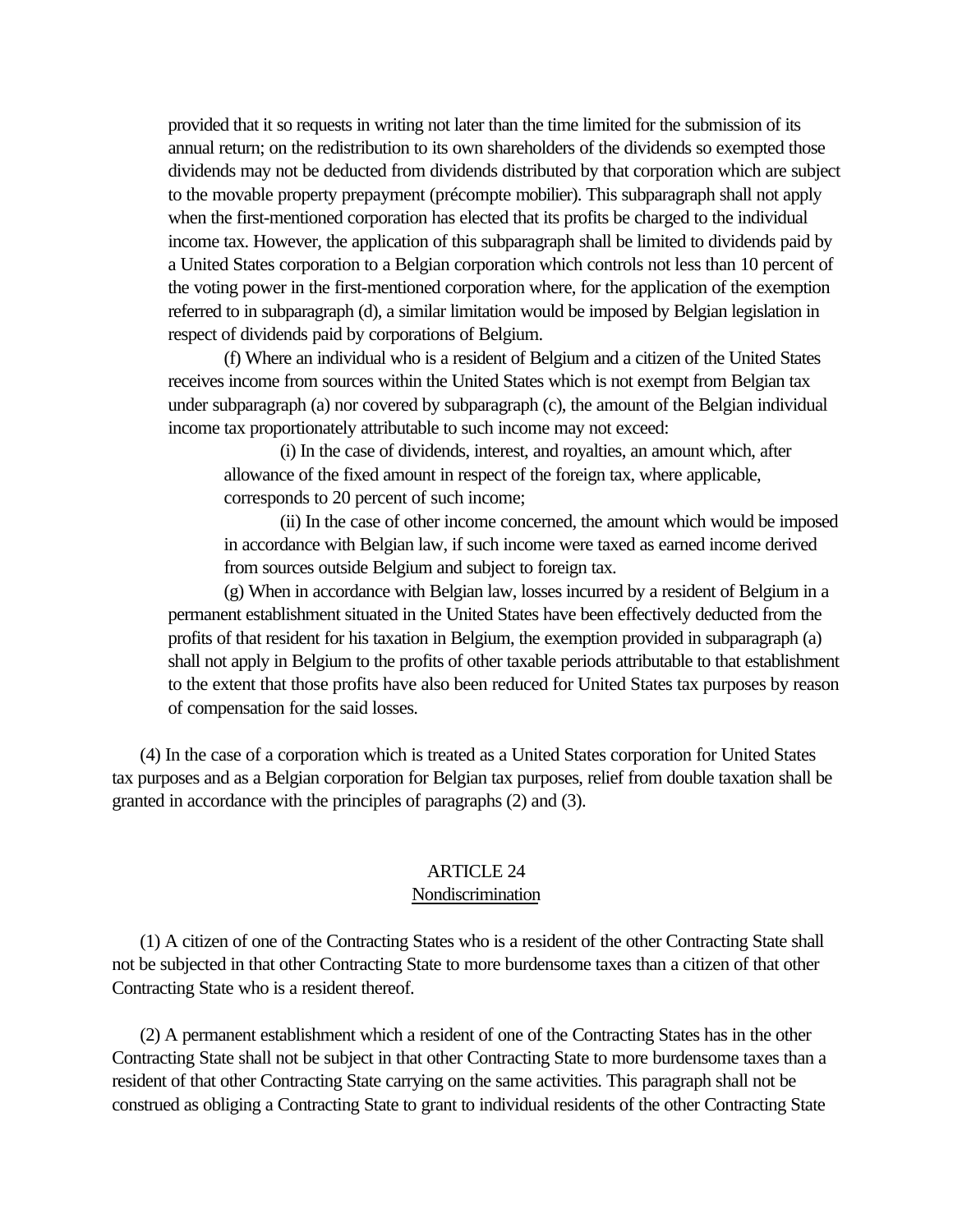<span id="page-23-0"></span>any personal allowances, reliefs, or deductions for taxation purposes on account of civil status or family responsibilities which it grants to its own individual residents.

 (3) A corporation of one of the Contracting States, the capital of which is wholly or partly owned or controlled, directly or indirectly, by one or more residents of the other Contracting State, shall not be subjected in the first-mentioned Contracting State to any taxation or any requirement connected therewith which is other or more burdensome than the taxation and connected requirements to which a corporation of the first-mentioned Contracting State carrying on the same activities, the capital of which is wholly owned or controlled by one or more residents of the first-mentioned Contracting State, is or may be subjected.

 (4) The provisions of this article shall apply to taxes of every kind whether imposed at the National, State, or local level.

 (5) The provisions of paragraph (2) shall not be construed as preventing Belgium from taxing the total profits attributable to a permanent establishment which is maintained in Belgium by a United States corporation, or any unincorporated entity, which is a resident of the United States at a rate which before the application of the surcharges specified in paragraph (1) (b) (vi) of Article 2 - is the highest rate at which the profits of a Belgian corporation may be taxed.

(a) However, as long as Belgium imposes its tax on the distributed profits of a Belgian corporation at a rate which is lower than such highest rate then the Belgian tax on the portion of the profits of the permanent establishment which is deemed to be distributed shall be imposed at a rate which - before the application of the surcharges specified in paragraph (1) (b) (vi) of Article 2 - shall not exceed the highest rate at which such tax may be imposed on the distributed profits of a Belgian corporation.

(b) For purposes of this paragraph, the permanent establishment which is maintained in Belgium shall be deemed to distribute the same percentage of its profits as such resident distributes from its total profits.

# ARTICLE 25 Mutual Agreement Procedure

 (1) Where a resident of one of the Contracting States considers that the action of one or both of the Contracting States results or will result for him in taxation not in accordance with this Convention, he may, notwithstanding the remedies provided by the national laws of the Contracting States, present his case to the competent authority of the Contracting State of which he is a resident within 2 years from the date of notification (or collection at source) of the tax which has been last asserted or collected. Should the residents claim be considered to have merit by the competent authority of the Contracting State to which the claim is made, the competent authority shall endeavor to come to an agreement with the competent authority of the other Contracting State with a view to the avoidance of taxation contrary to the provisions of this Convention.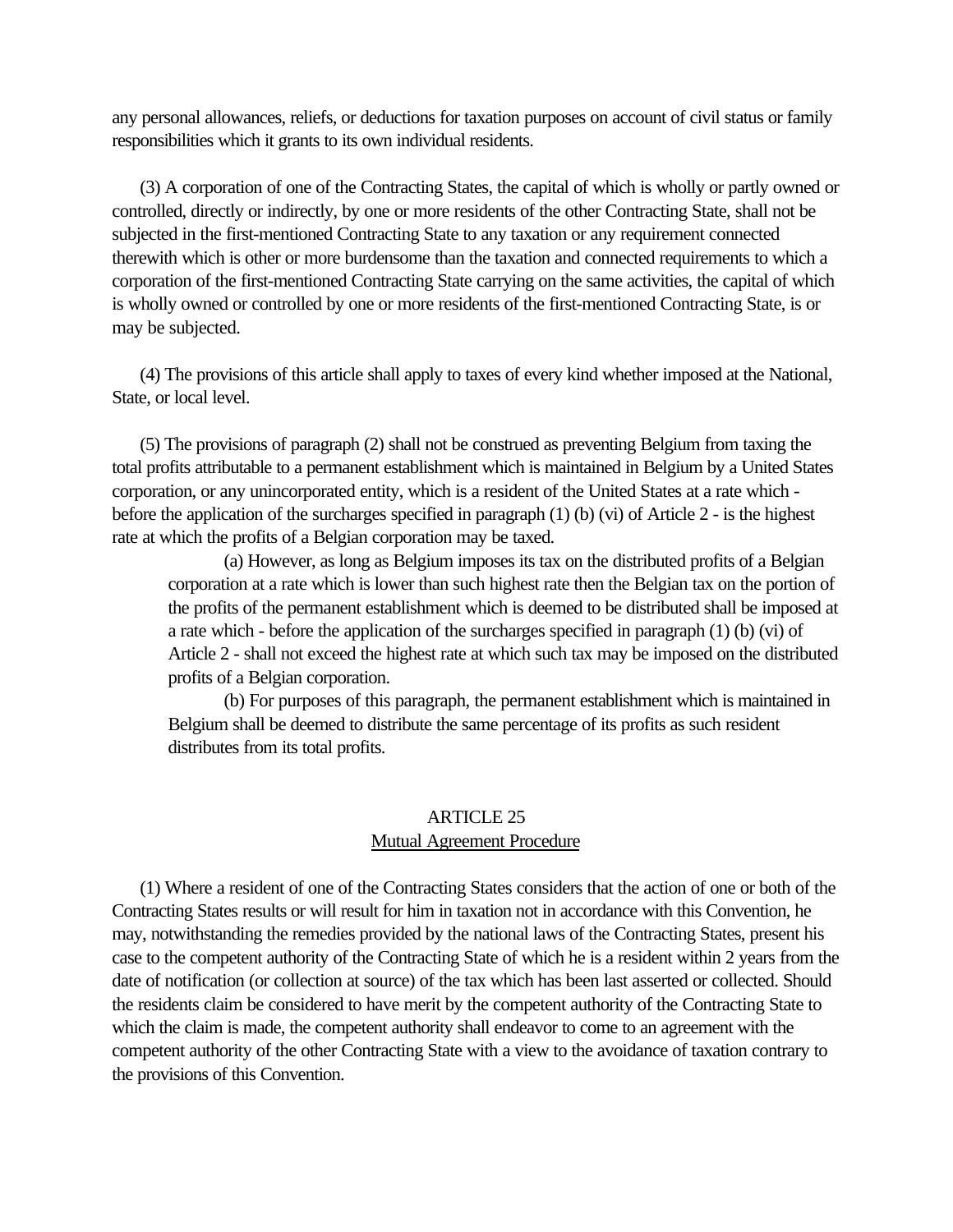<span id="page-24-0"></span> (2) The competent authorities of the Contracting States shall endeavor to resolve by mutual agreement any difficulties or doubts arising as to the application of this Convention. In particular, the competent authorities of the Contracting States may agree:

(a) To the same attribution of industrial or commercial profits to a resident of one of the Contracting States and its permanent establishment situated in the other Contracting State;

(b) To the same allocation of income, deductions, credits, or allowances between a resident of one of the Contracting States and any related person;

(c) To the same determination of the source of particular items of income; or

(d) To the same meaning of any term used in this Convention.

 (3) The competent authorities of the Contracting States may communicate with each other directly for the purpose of reaching an agreement in the sense of this article. When it seems advisable for the purpose of reaching agreement, the competent authorities may meet together for an oral exchange of opinions.

 (4) In the event that the competent authorities reach such an agreement, taxes on such income shall be adjusted and refund or credit of taxes shall be allowed, by the Contracting States in accordance with such agreement.

## ARTICLE 26 Exchange of Information

 (1) The competent authorities of the Contracting States shall exchange such information as is pertinent to carrying out the provisions of this Convention or preventing fraud or fiscal evasion in relation to the taxes which are the subject of this Convention. Any information so exchanged shall be treated as secret and shall not be disclosed to any persons other than those (including a court or administrative body) concerned with assessment, collection, enforcement, or prosecution in respect of the taxes which are the subject of this Convention.

 (2) In no case shall the provisions of paragraph (1) be construed so as to impose on one of the Contracting States the obligation:

(a) To carry out administrative measures at variance with the laws or the administrative practice of that Contracting State or the other Contracting State;

(b) To supply particulars which are not obtainable under the laws, or in the normal course of the administration, of that Contracting State or of the other Contracting State; or

(c) To supply information which would disclose any trade, business, industrial, commercial, or professional secret or trade process or information, the disclosure of which would be contrary to public policy.

 (3) The exchange of information shall be either on a routine basis or on request with reference to particular cases. The competent authorities of the Contracting States may agree on the list of information which shall be furnished on a routine basis.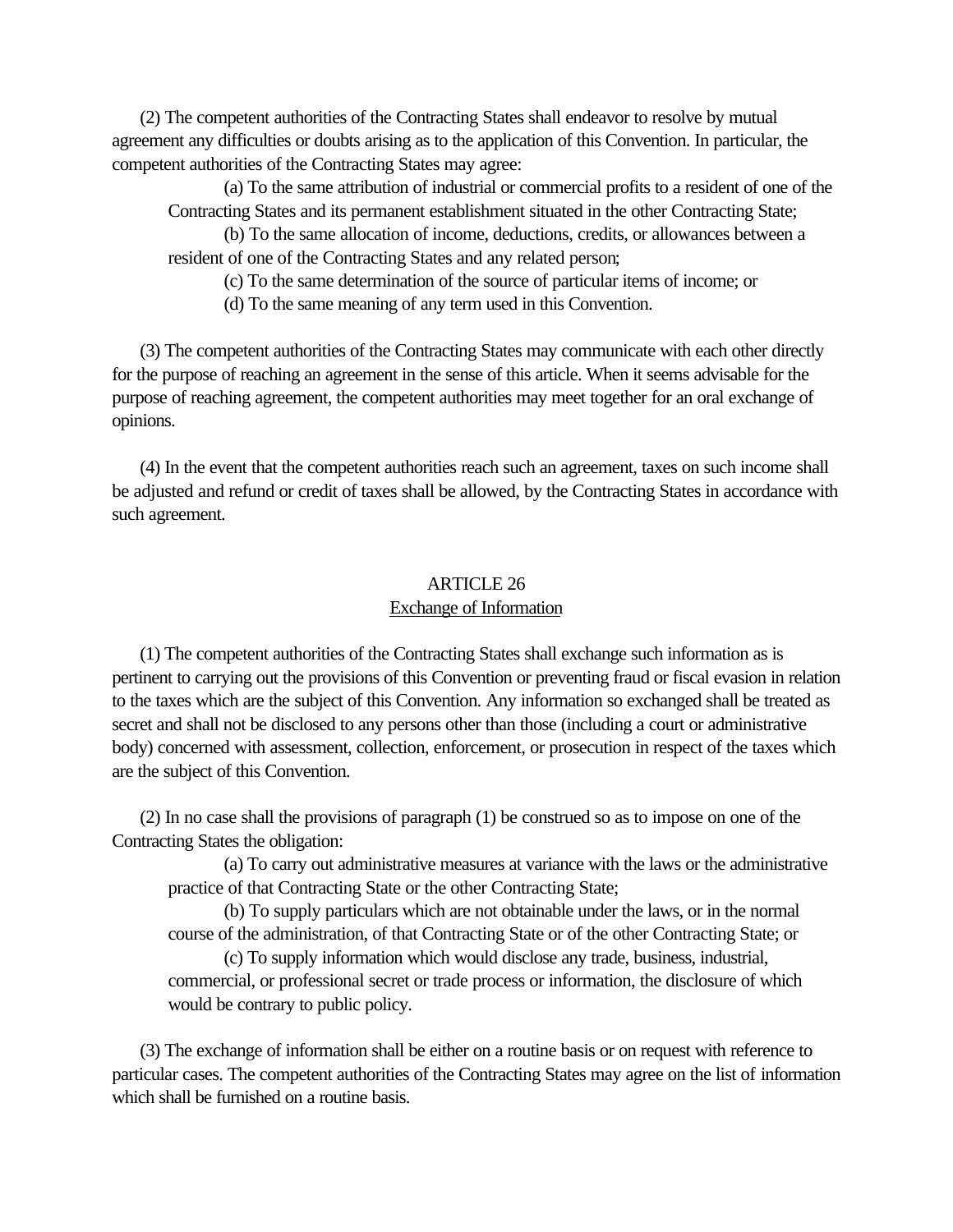## ARTICLE 27 Assistance in Collection

<span id="page-25-0"></span> (1) Each of the Contracting States shall endeavor to collect on behalf of the other Contracting State such taxes imposed by that other Contracting State as will ensure that any exemption or reduced rate of tax granted under this Convention by that other Contracting State shall not be enjoyed by persons not entitled to such benefits.

 (2) In no case shall this article be construed so as to impose upon a Contracting State the obligation to carry out administrative measures at variance with the regulations and practices of either Contracting State or which would be contrary to the first-mentioned Contracting State's sovereignty, security, or public policy.

# ARTICLE 28

## Miscellaneous

 (1) Nothing in this Convention shall affect the fiscal privileges of diplomatic and consular officials under the general rules of international law or under the provisions of special agreements.

 (2) The provisions of this Convention shall not be construed to restrict in any manner any exclusion, exemption, deduction, credit, or other allowance now or hereafter accorded:

(a) By the laws of one of the Contracting States in the determination of the tax imposed by that Contracting State, or

(b) By any other agreement between the Contracting States.

 (3) The competent authorities of the two Contracting States may communicate with each other directly for the purpose of carrying out the provisions of this Convention.

#### ARTICLE 29

#### Extension to Territories

 (1) The United States may, at any time while this Convention continues in force, by a written notification given to Belgium through diplomatic channels, declare its desire that the operation of this Convention, either in whole or in part or with such modifications as may be found necessary for special application in a particular case, shall extend to all or any of the areas (to which this Convention is not otherwise applicable) for whose international relations it is responsible and which impose taxes substantially similar in character to those which are the subject of this Convention. When Belgium has, by a written communication through diplomatic channels, signified to the United States that such notification is accepted in respect of such area or areas, and the notification and communication have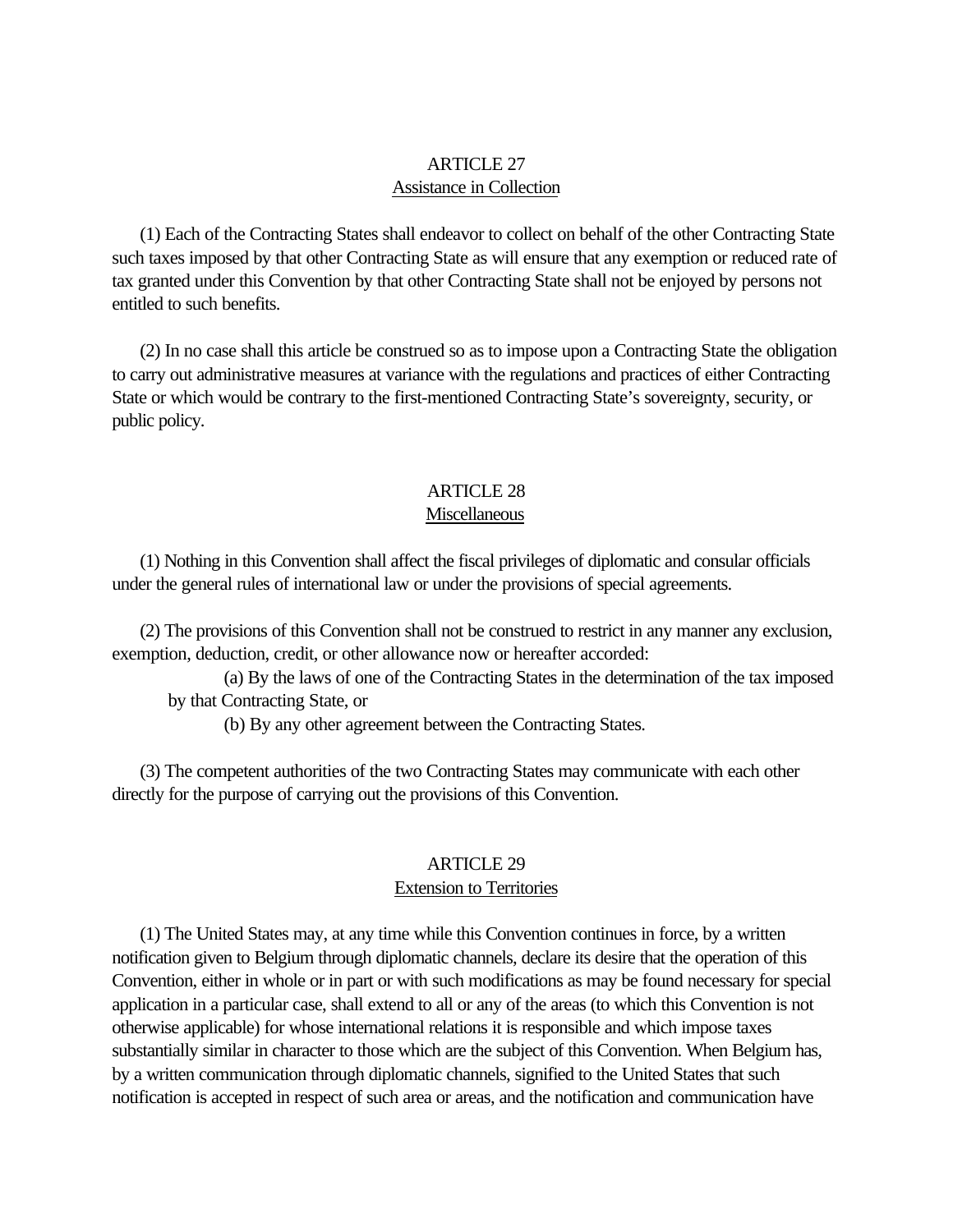<span id="page-26-0"></span>been ratified and instruments of ratification exchanged, this Convention, in whole or in part, or with such modifications as may be found necessary for special application in a particular case, as specified in the notification, shall apply to the area or areas named in the notification and shall have effect on and after the date or dates specified therein.

 (2) At any time after the date of entry into force of an extension under paragraph (1), either of the Contracting States may, by 6 months prior notice of termination given to the other Contracting State through diplomatic channels, terminate the application of this Convention to any area to which it has been extended under paragraph (1), and in such event this Convention shall cease to have effect, beginning on or after the first day of January next following the expiration of the 6-month period, in the area or areas named therein, but without affecting its continued application to the United States, Belgium, or to any other area to which it has been extended under paragraph (1).

 (3) In the application of this Convention in relation to any area to which it is extended by notification by the United States, reference to the "United States" shall be construed as referring to that area.

 (4) The termination in respect of the United States or Belgium of this Convention under Article 31 (Termination) shall, unless otherwise expressly agreed by both Contracting States, terminate the application of this Convention to any area to which the Convention has been extended under this article.

## ARTICLE 30 Entry into Force

 (1) This Convention shall be ratified and instruments of ratification shall be exchanged at Washington as soon as possible. It shall enter into force 1 month after the date of exchange of the instruments of ratification. The provisions shall for the first time have effect with respect to income of calendar years or taxable years beginning (or, in the case of taxes payable at the source, payments made) on or after January 1, 1971.

 (2) As between the United States and Belgium, the Convention between Belgium and the United States for the Avoidance of Double Taxation and the Prevention of Fiscal Evasion with respect to Taxes on Income signed at Washington, D.C. on October 28, 1948; modified and supplemented by the Supplementary Conventions signed at Washington on September 9, 1952, and August 22, 1957, and by the Protocol signed at Brussels on May 21, 1965, shall terminate and cease to have effect in respect of income to which this Convention applies under paragraph (1) of this article.

#### ARTICLE 31 **Termination**

 (1) This Convention shall remain in force until terminated by one of the Contracting States. Either Contracting State may terminate the Convention at any time after 5 years from the date on which this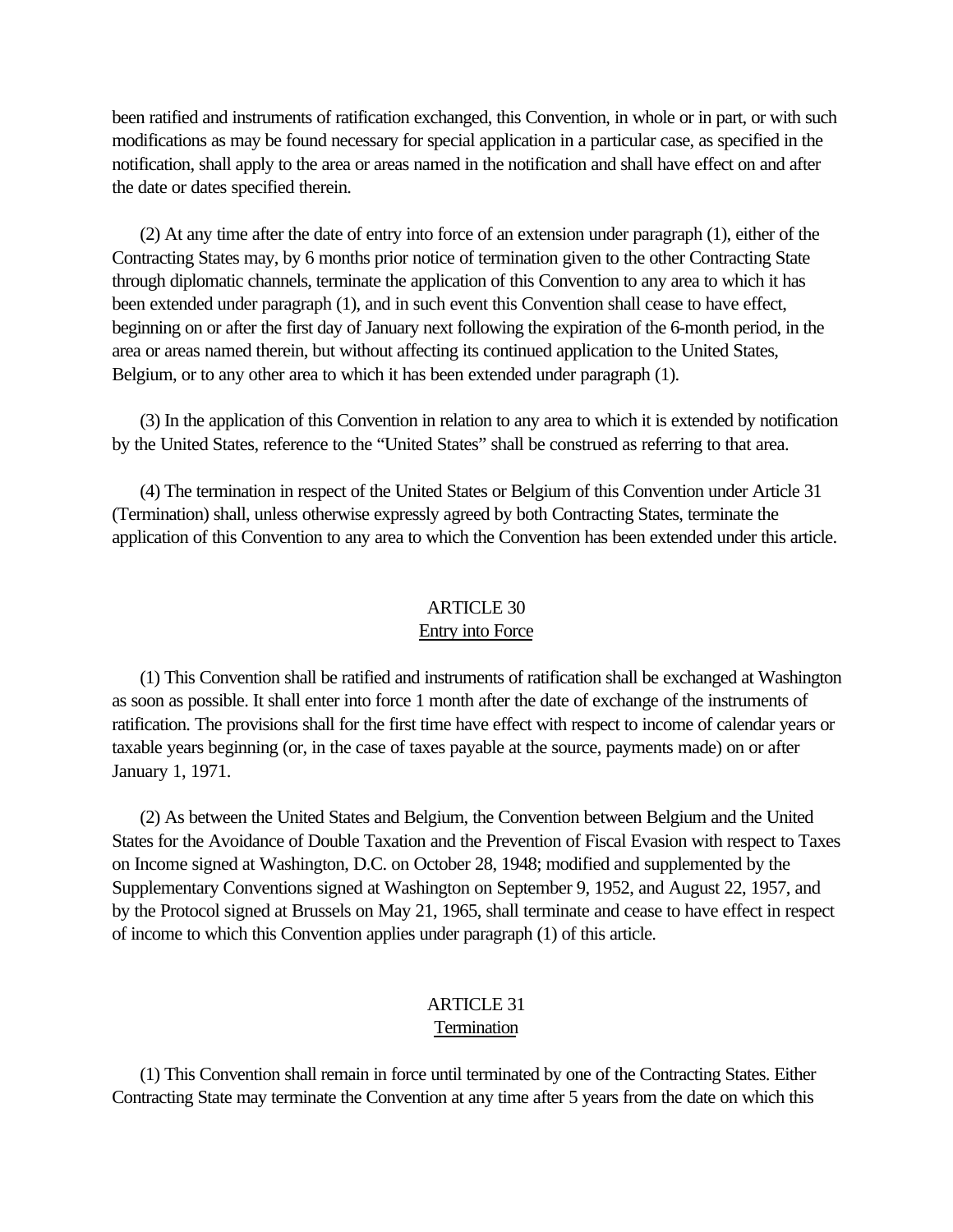<span id="page-27-0"></span>Convention enters into force provided that at least 6 months prior notice of termination has been given through diplomatic channels. In such event the Convention shall cease to have effect as respects income of calendar years or taxable years beginning (or, in the case of taxes payable at the source, payments made) on or after January 1 next following the expiration of the 6-month period.

 (2) Notwithstanding the provision of paragraph (1), and upon prior notice to be given through diplomatic channels, the provisions of Article 17 (Social Security Payments) may be terminated by either Contracting State at any time after this Convention enters into force.

FOR THE PRESIDENT OF THE FOR THE KINGDOM UNITED STATES OF AMERICA OF BELGIUM (s) John S. D. Eisenhower (s) Pierre Harmel

## PROTOCOL

*Supplementary Protocol Modifying and Supplementing the Convention of July 9, 1970 with an Exchange of Notes Signed at Washington December 31, 1987; Transmitted by the President of the United States of America to the Senate February 29, 1988 (Treaty Doc. No. 100-15, 100th Cong., 2d Sess.); Reported Favorably by the Senate Committee on Foreign Relations September 22, 1988 (S. Ex. Rept. No.100-24, 100th Cong., 2d Sess.); Advice and Consent to Ratification by the Senate October 22, 1988; Ratified by the President December 20, 1988; Ratified by Belgium June 19, 1989; Ratifications Exchanged at Brussels July 19, 1989; Proclaimed by the President September 6, 1989; Entered into Force August 3, 1989*.

## SUPPLEMENTARY PROTOCOL TO THE 1970 TAX CONVENTION WITH BELGIUM

## MESSAGE

## FROM

#### THE PRESIDENT OF THE UNITED STATES

#### TRANSMITTING

## THE SUPPLEMENTARY PROTOCOL, TOGETHER WITH A RELATED EXCHANGE OF NOTES, SIGNED AT WASHINGTON ON DECEMBER 31, 1987, MODIFYING AND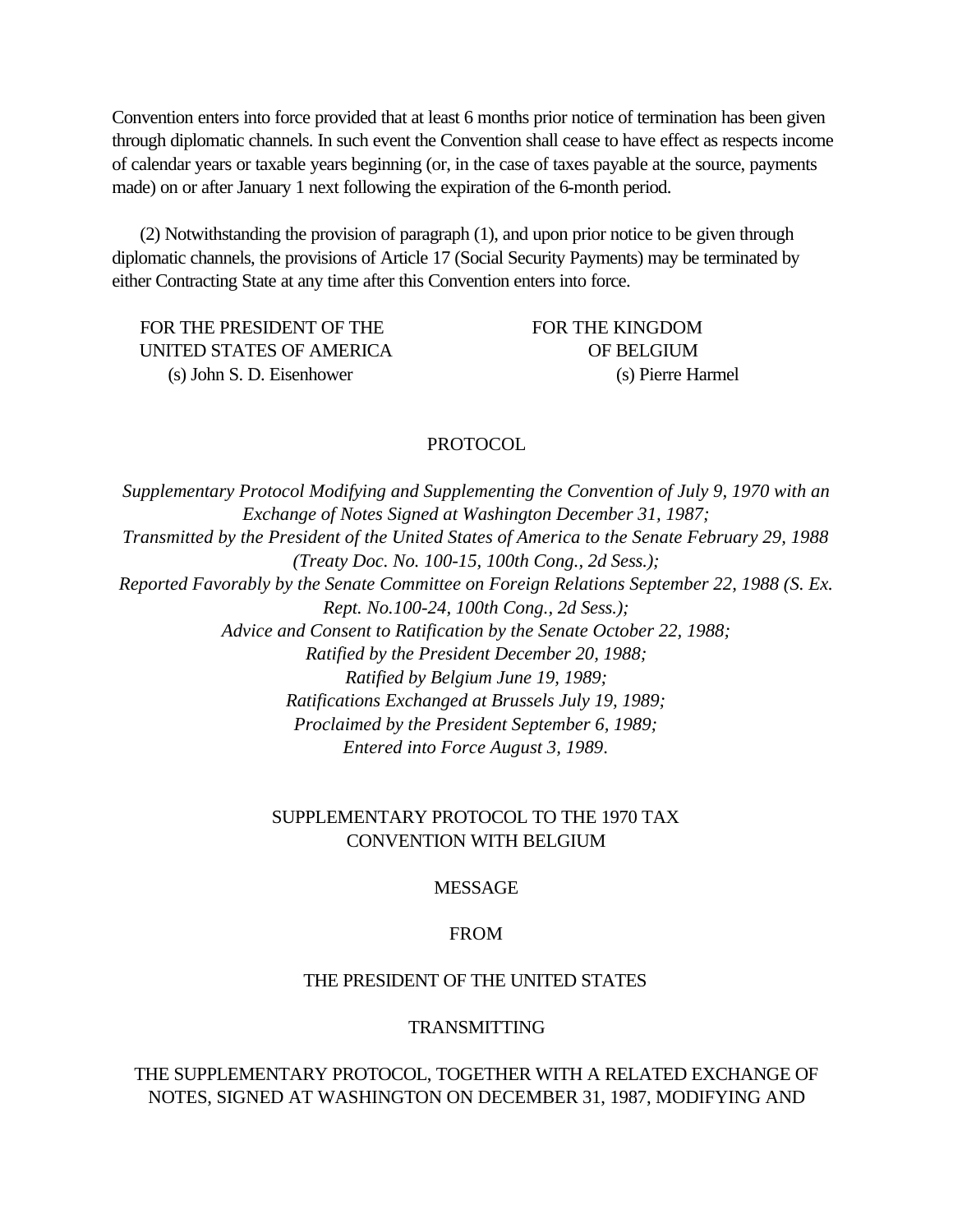# <span id="page-28-0"></span>SUPPLEMENTING THE CONVENTION BETWEEN THE UNITED STATES OF AMERICA AND THE KINGDOM OF BELGIUM FOR THE AVOIDANCE OF DOUBLE TAXATION AND THE PREVENTION OF FISCAL EVASION WITH RESPECT TO TAXES ON INCOME, SIGNED AT BRUSSELS ON JULY 9, 1970

#### LETTER OF SUBMITTAL (PROTOCOL)

## DEPARTMENT OF STATE, *Washington, February 2, 1988.*

#### The PRESIDENT, *The White House.*

 THE PRESIDENT. I have the honor to submit to you, with a view to its transmission to the Senate for advice and consent to ratification, a Supplementary Protocol Modifying and Supplementing the Convention between the United States of America and the Kingdom of Belgium for the Avoidance of Double Taxation and the Prevention of Fiscal Evasion with Respect to Taxes on Income, together with a related exchange of notes. The Supplementary Protocol and the exchange of notes were signed at Washington on December 31, 1987.

 The Convention needs to be modified to reflect changes in the tax laws and treaty policies of the United States and Belgium since it was concluded in 1970. Pending the successful conclusion of a comprehensive new convention, Department of the Treasury negotiators have concluded a limited Protocol addressing an issue of immediate concern to United States investors.

 The Protocol will reduce the tax at source on direct investment dividends from 15 percent to 5 percent, effective January 1,1988. This will be beneficial to many United States businesses which, especially after the Tax Reform Act of 1986, have large excess foreign tax credits with respect to their foreign income. The Protocol will also provide rules to ensure that the reduced rates of tax provided in the Convention, as amended by the Protocol, are enjoyed only by residents of the two countries and do not become the object of "treaty shopping" by others.

 The exchange of notes confirms that the French and Dutch texts of the new Article 12A incorporate the meaning of the English language term "beneficial interest."

 A technical memorandum explaining in detail the provisions of the Supplementary Protocol is being prepared by the Department of the Treasury and will be submitted separately to the Senate Committee on Foreign Relations.

 The Department of the Treasury, with the cooperation of the Department of State, was primarily responsible for the negotiation of the Supplementary Protocol. It has the approval of both Departments.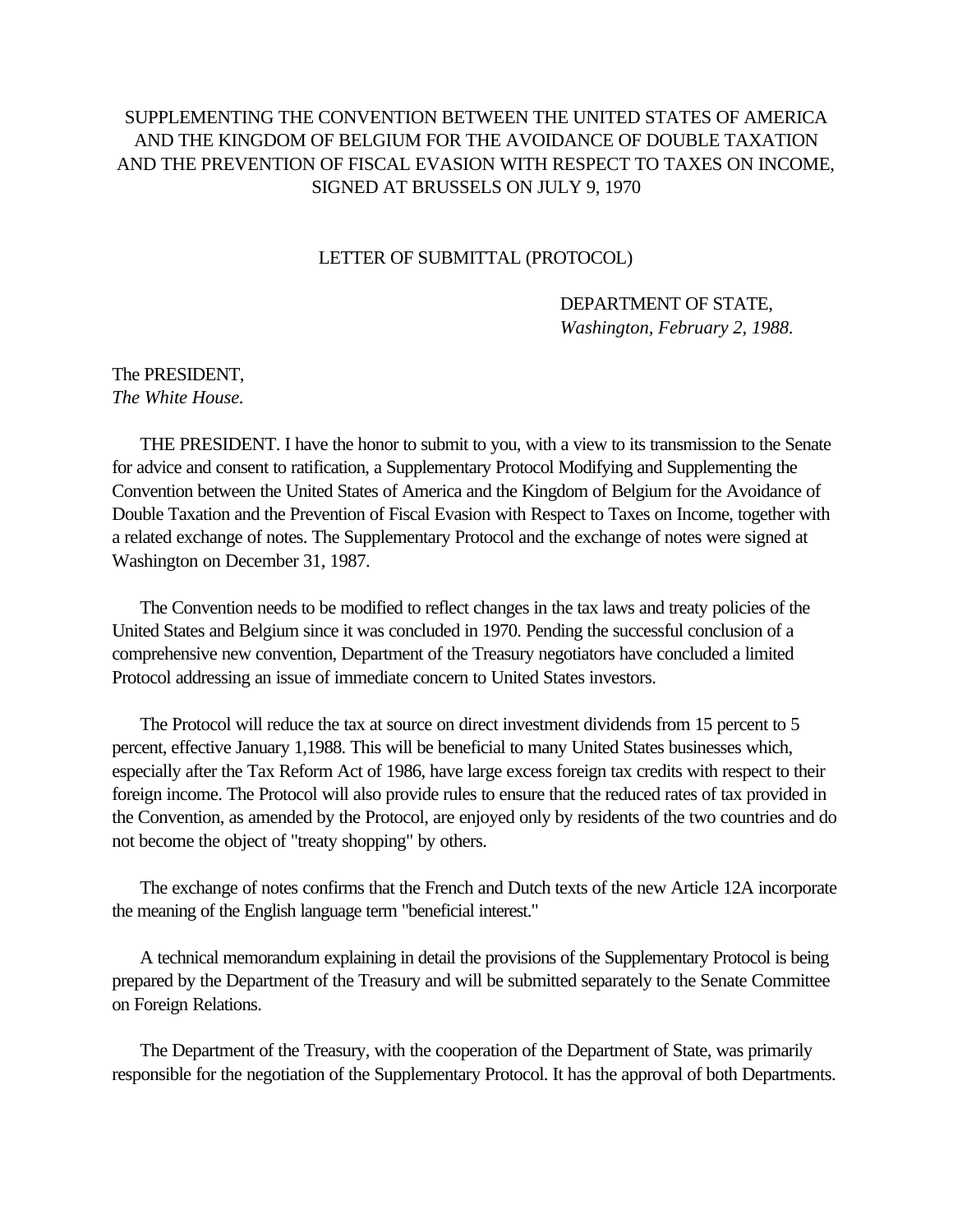<span id="page-29-0"></span>Respectfully submitted,

GEORGE P. SHULTZ.

#### LETTER OF TRANSMITTAL (PROTOCOL)

#### THE WHITE HOUSE, *February 29, 1988.*

*To the Senate of the United States:*

 I transmit herewith, for Senate advice and consent to ratification, the Supplementary Protocol Modifying and Supplementing the Convention between the United States of America and the Kingdom of Belgium for the Avoidance of Double Taxation and the Prevention of Fiscal Evasion with Respect to Taxes on Income, together with a related exchange of notes. The Supplementary Protocol and the exchange of notes were signed at Washington on December 31, 1987. I also transmit for the information of the Senate the report of the Department of State with respect to the Protocol.

 Pending the successful conclusion of a comprehensive new income tax convention, the Supplementary Protocol will make certain improvements in the existing convention intended to promote the development of economic relations between the United States and Belgium.

 It is most desirable that this Protocol be considered by the Senate as soon as possible and that the Senate give advice and consent to ratification.

RONALD REAGAN.

#### BY THE PRESIDENT OF THE UNITED STATES OF AMERICA

## A PROCLAMATION

#### CONSIDERING THAT:

 The Supplementary Protocol Modifying and Supplementing the Convention Between the United States of America and the Kingdom of Belgium for the Avoidance of Double Taxation and the Prevention of Fiscal Evasion with Respect to Taxes on Income, together with a related exchange of notes, was signed at Washington on December 31, 1987, the text of which is hereto annexed;

 The Senate of the United States of America by its resolution of October 22, 1988, two-thirds of the Senators present concurring therein, gave its advice and consent to ratification, subject to the understandings that:

(1) The Treasury Department will effect the negotiation of a new Convention in an expeditious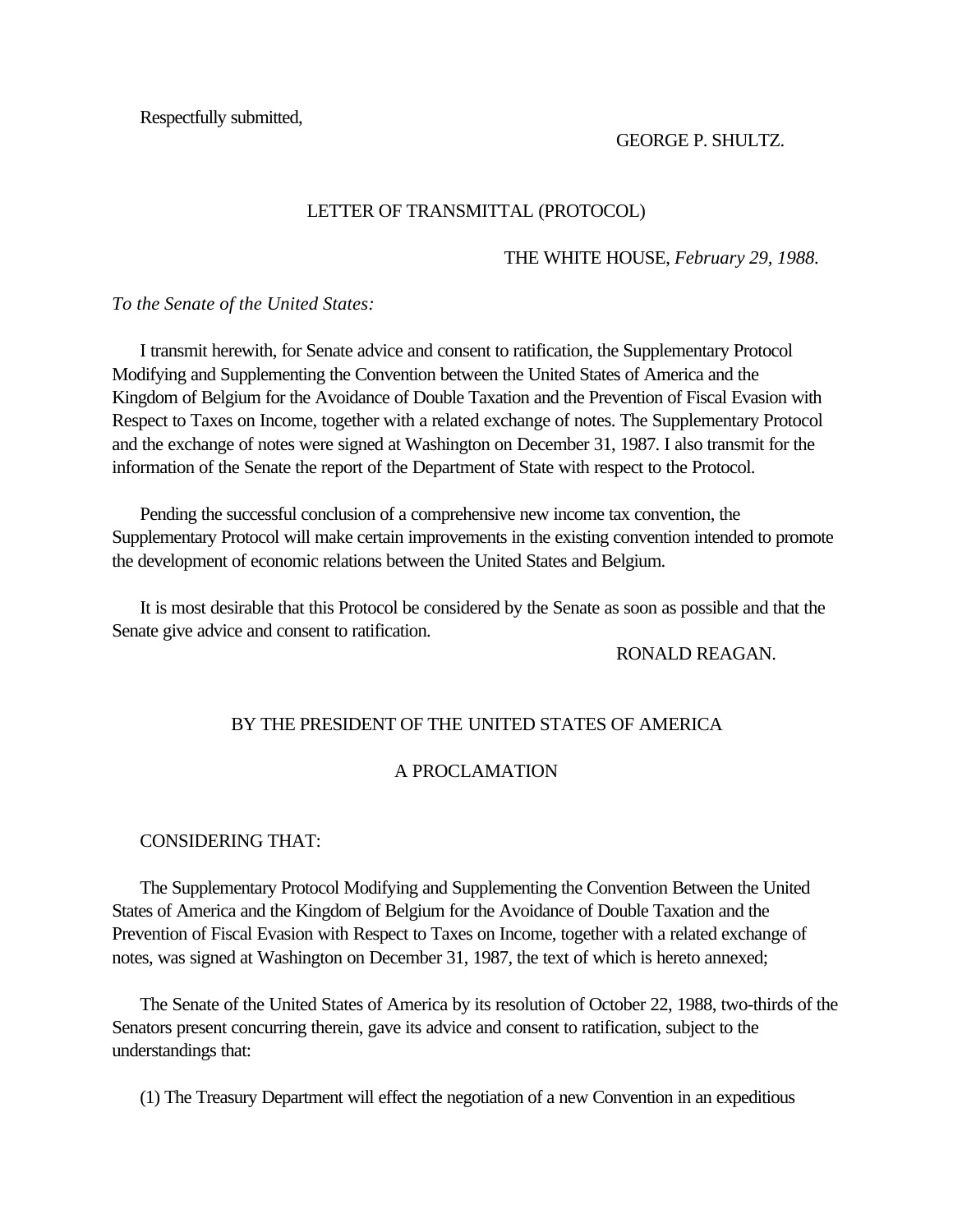manner with the objective of modifying the tax rate on dividends specified in paragraph 2 of Article 10 (Dividends) to deny inappropriate relief from taxation at source on dividends paid by Regulated Investment Companies, Real Estate Investment Trusts, and any other U.S. corporations that essentially receive conduit treatment for U.S. income tax purposes; and

 (2) The Treasury Department will effect the negotiation of a new Convention in an expeditious manner with the objective of coordinating policy as revised by the Tax Reform Act of 1986.

 The Supplementary Protocol, with a related exchange of notes, subject to the said understandings, was ratified by the President of the United States of America on December 20, 1988, in pursuance of the advice and consent of the Senate;

 It is provided in Article 4 of the Supplementary Protocol that the Supplementary Protocol shall enter into force on the fifteenth day after the date of the exchange of the instruments of ratification;

 The instruments of ratification of the Supplementary Protocol were exchanged at Brussels on July 19, 1989, and accordingly, the Supplementary Protocol and the related exchange of notes, subject to the said understandings, entered into force on August 3, 1989.

 NOW, THEREFORE, I, George Bush, President of the United States of America, proclaim and make public the Supplementary Protocol, with an exchange of notes, subject to the said understandings, to the end that it be observed and fulfilled with good faith on and after August 3, 1989, by the United States of America and by the citizens of the United States of America and all other persons subject to the jurisdiction thereof.

 IN TESTIMONY WHEREOF, I have signed this proclamation and caused the Seal of the United States of America to be affixed.

 DONE at the city of Washington this sixth day of September in the year of our Lord one thousand nine hundred eighty-nine and of the Independence of the United States of America the two hundred fourteenth.

 By the President: (s) George Bush

 Secretary of State: (s) James A. Baker, III

SUPPLEMENTARY PROTOCOL MODIFYING AND SUPPLEMENTING THE CONVENTION BETWEEN THE UNITED STATES OF AMERICA AND THE KINGDOM OF BELGIUM FOR THE AVOIDANCE OF DOUBLE TAXATION AND THE PREVENTION OF FISCAL EVASION WITH RESPECT TO TAXES SIGNED AT BRUSSELS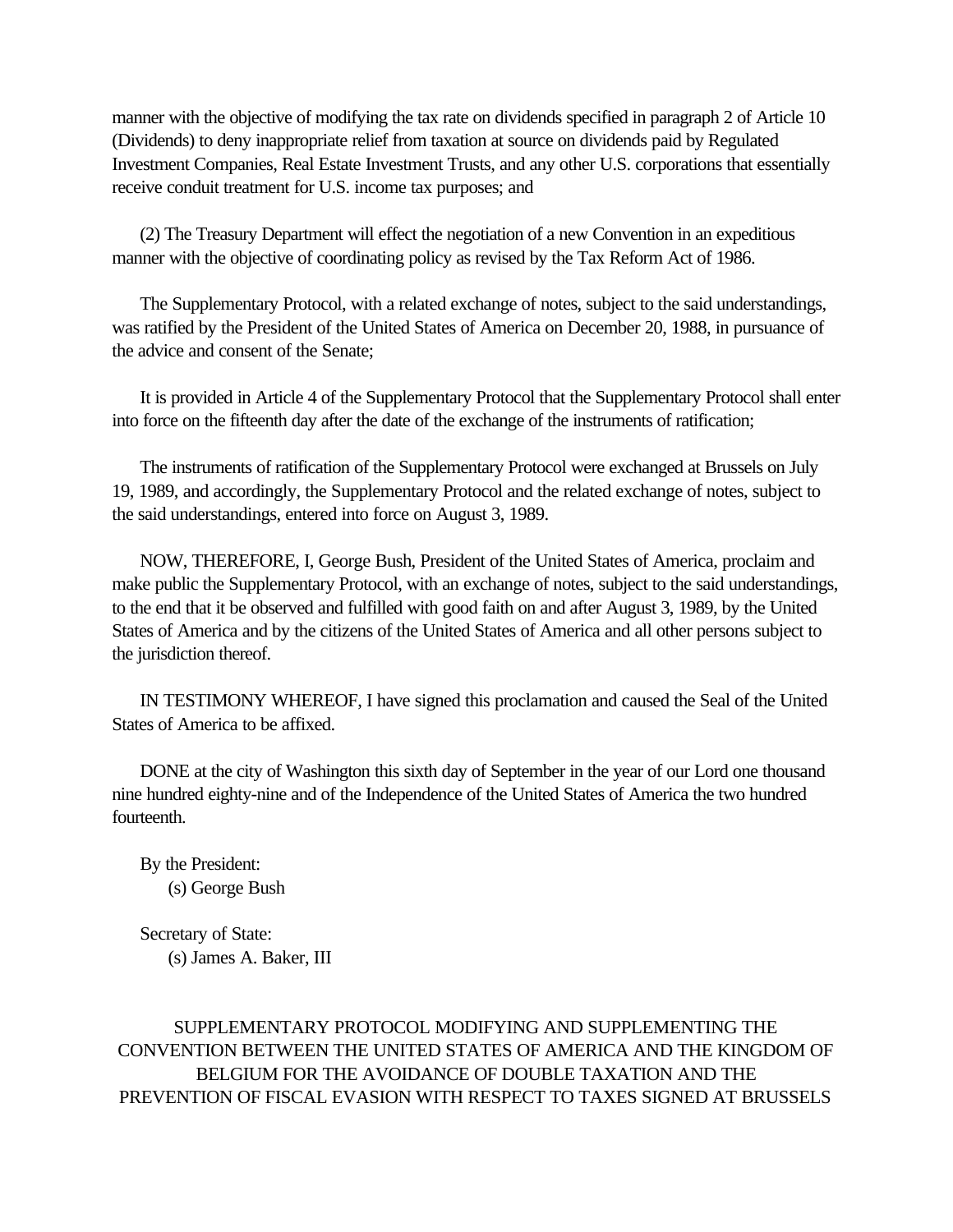#### ON JULY 9, 1970

## The Government of the United States of America and the Government of the Kingdom of Belgium,

 Desiring to promote the development of the economic relations between the United States of America and the Kingdom of Belgium,

 Considering that, in the course of the ongoing negotiations of a new convention between both countries, it is desirable to remove certain constraints to such development before the successful conclusion of the new convention,

 Have decided to conclude a supplementary Protocol to the Convention between the United States of America and the Kingdom of Belgium for the avoidance of double taxation and the prevention of fiscal evasion with respect to taxes on income, signed at Brussels on July 9, 1970 (hereinafter "the Convention") and

Have agreed upon the following articles:

#### ARTICLE 1

 The text of Article 10 (Dividends) of the Convention is suspended and replaced by the following: 1. Dividends paid by a company which is a resident of a Contracting State to a resident of the other Contracting State may be taxed in that other State.

 2. However, such dividends may also be taxed in the Contracting State of which the company paying the dividends is a resident, and according to the laws of that State, but if the beneficial owner of the dividends is a resident of the other Contracting State, the tax so charged shall not exceed:

(a) 5 percent of the gross amount of the dividends if the beneficial owner is a company which owns directly at least 10 percent of the voting stock of the company paying the dividends;

(b) 15 percent of the gross amount of the dividends in all other cases.

This paragraph shall not affect the taxation of the company in respect of the profits out of which the dividends are paid.

 3. The term "dividends" as used in this Article means income from shares, "jouissance" shares or "jouissance" rights, mining shares, founders' shares or other rights, not being debt-claims, participating in profits, as well as income from other corporate rights which is subjected to the same taxation treatment as income from shares by the laws of the State of which the company making the distribution is a resident. This term also includes income - even if paid in the form of interest - which is taxable as income from capital invested by the members of a company, other than a company with share capital, which is a resident of Belgium.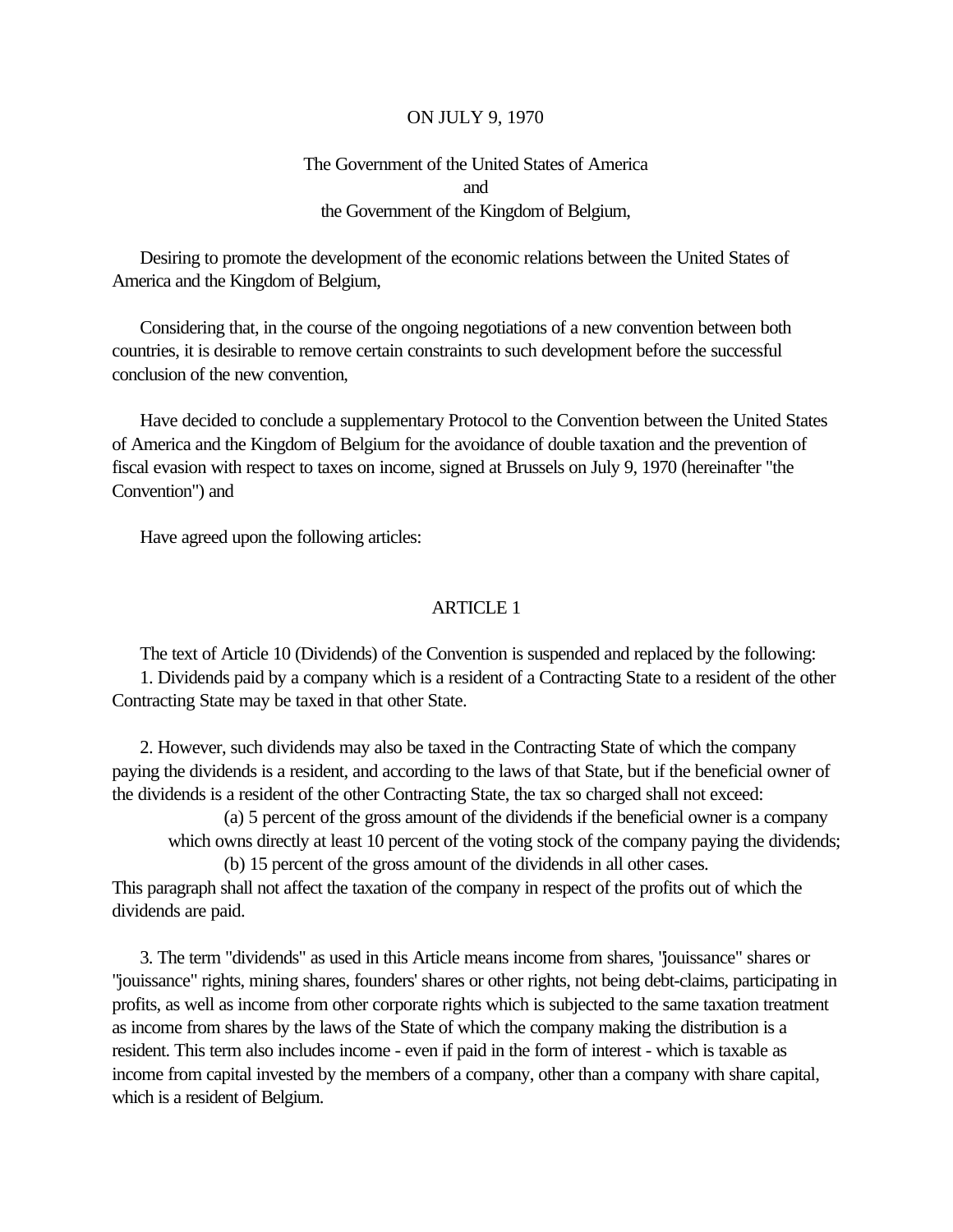4. The provisions (1) and (2) shall not apply if the beneficial owner of the dividends, being a resident of a Contracting State, carries on business in the other Contracting State of which the company paying the dividends is a resident, through a permanent establishment situated therein, or performs in that other State independent personal services from a fixed base situated therein, and the holding in respect of which the dividends are paid forms part of the assets of such permanent establishment or fixed base. In such case, the provisions of Article 7 (Business Profits) or Article 14 (Independent Personal Services), as the case may be, shall apply.

 5. Where a company which is a resident of a Contracting State pays dividends, the other Contracting State may not impose any tax on the dividends paid by that company to a resident of the first-mentioned State, except insofar as the holding in respect of which the dividends are paid forms part of the assets of a permanent establishment or a fixed base situated in that other State.

 6. For the purpose of paragraph (4) and notwithstanding any other provision of the Convention, dividends paid by a company which is a resident of Belgium in respect of a holding which forms part of the assets of a permanent establishment situated in Belgium, may be taxed separately in accordance with Belgian law.

#### ARTICLE 2

 In paragraph (5) of Article 11 (Interest) of the Convention, the words "paragraph (3) of Article 10 (Dividends)" shall be substituted for the words "paragraph (2) of Article 10 (Dividends)".

#### ARTICLE 3

 The following Article is inserted in the Convention between Article 12 (Royalties) and Article 13 (Capital Gains):

#### ARTICLE 12A

#### (*Limitation on Benefits*)

 1. A person (other than an individual) which is a resident of a Contracting State and derives dividends, interest or royalties from the other Contracting State shall not be entitled under Articles 10 (Dividends), 11 (Interest) or 12 (Royalties) to relief from taxation in that other Contracting State unless:

(a) both of the following conditions are satisfied:

(i) more than 50 percent of the beneficial interest in such person (or in the case of a company, more than 50 percent of the number of shares of each class of the company's shares) is owned, directly or indirectly, by one or more individual residents of one of the Contracting States, one of the Contracting States or its political subdivisions or local authorities, or citizens of the United States; and

(ii) more than 50 percent of the gross income of such person is not used,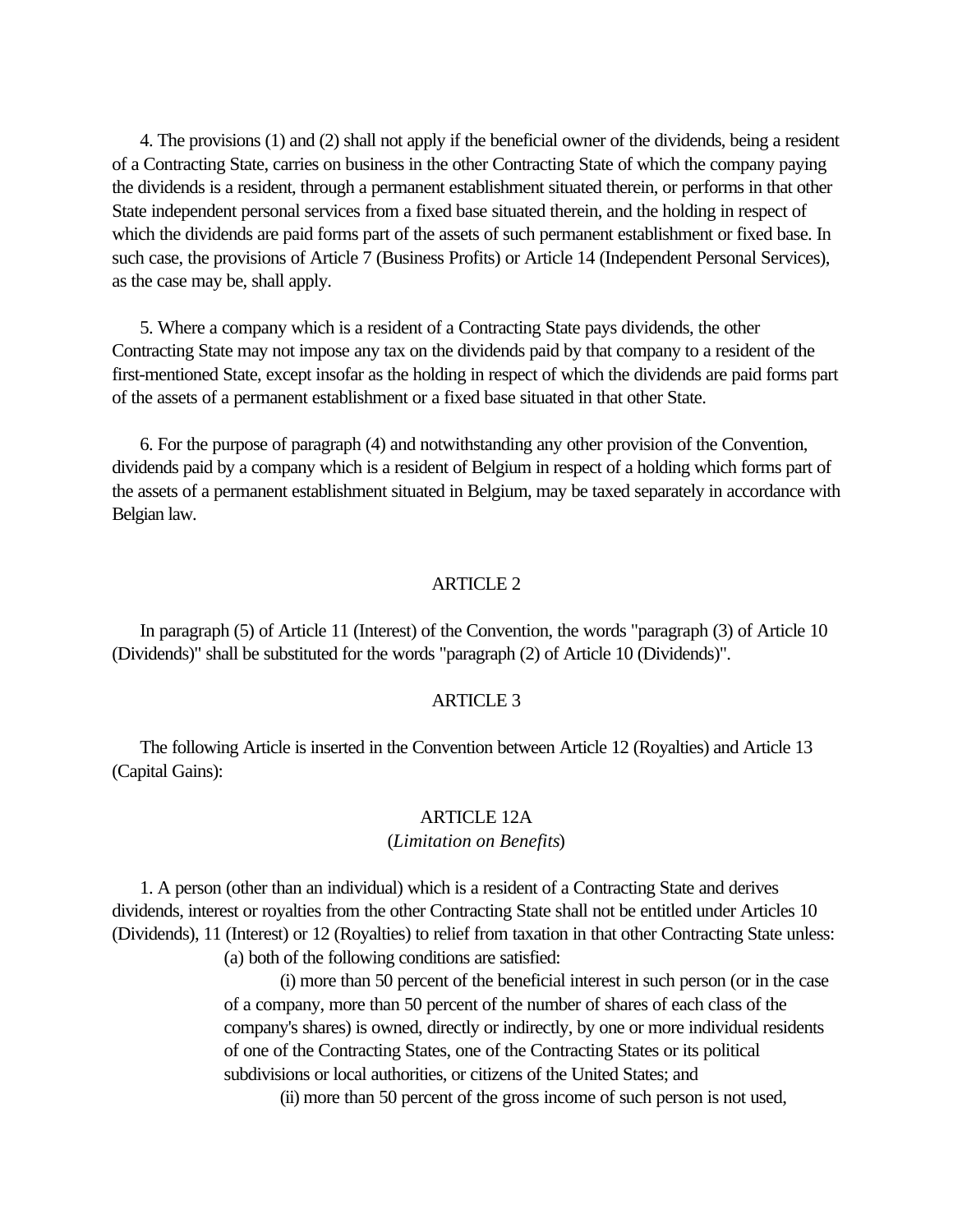directly or indirectly, to meet liabilities for interest or royalties to persons who are not residents of one of the Contracting States, one of the Contracting States or its political subdivisions or local authorities, or citizens of the United States; or

(b) the dividends, interest or royalties derived from the other Contracting State are derived in connection with, or are incidental to, the active conduct by such person of a trade or business in the first-mentioned State (other than a business the principal activities of which are making or managing investments in the other Contracting State); or

(c) the person deriving the dividends, interest or royalties is a resident of a Contracting State either in whose principal class of shares there is substantial and regular trading on a recognized securities exchange, or more than 50 percent of whose shares of each class is owned by a resident of that Contracting State in whose principal class of shares there is such substantial and regular trading on a recognized securities exchange.

2. For purposes of subparagraph  $(1)(a)(ii)$ , the term "gross income" means:

(a) in the case of the United States, gross income as defined under the Internal Revenue Code of 1986, as may be amended from time to time, without regard to the geographic source of the income.

(b) in the case of Belgium, gross receipts, or where an enterprise is engaged in a business which includes the manufacture or production of goods, gross receipts reduced by the direct costs of labor and materials attributable to such manufacture or production and paid or payable out of such receipts.

3. For purposes of subparagraph (1)(c), the term "recognized securities exchange" means:

(a) the NASDAQ System owned by the National Association of Securities Dealers, Inc. and any stock exchange registered with the Securities and Exchange Commission as a national securities exchange for purposes of the Securities Exchange Act of 1934;

(b) the Belgian stock exchanges; and

(c) any other securities exchange agreed upon by the competent authorities of the Contracting States.

## ARTICLE 4

 1. This supplementary Protocol, which shall form an integral part of the Convention signed at Brussels on July 9, 1970, shall be ratified and the instruments of ratification shall be exchanged at Brussels as soon as possible.

 2. This supplementary Protocol shall enter into force on the fifteenth day after the date of the exchange of the instruments of ratifications and its provisions shall have effect with respect to dividends, interest and royalties credited or paid on or after January 1, 1988.

## ARTICLE 5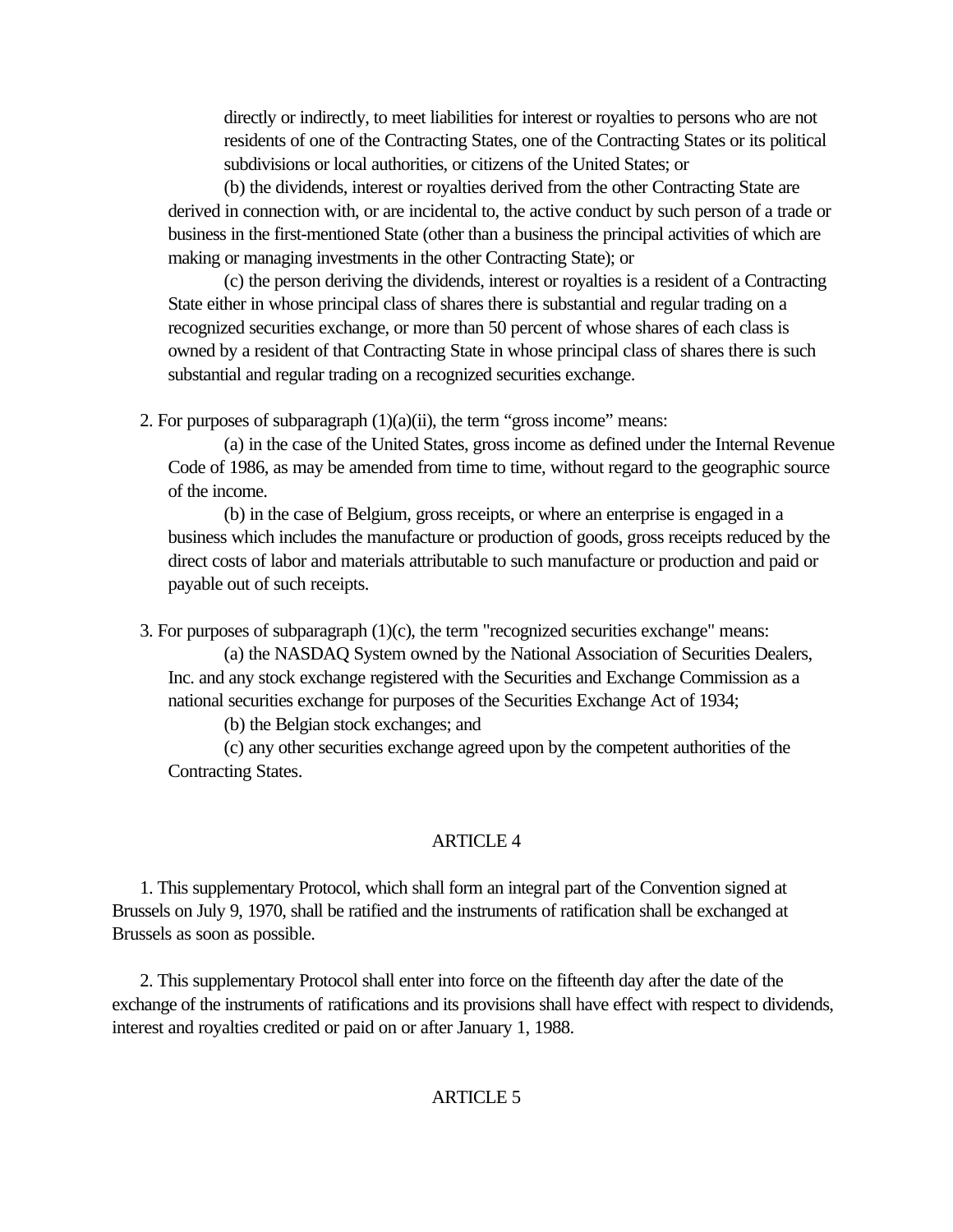<span id="page-34-0"></span> This supplementary Protocol shall remain in force as long as the Convention's in effect and in the event of termination of such Convention shall terminate simultaneously with such Convention. However, either Contracting State may terminate separately this supplementary Protocol, through diplomatic channels, by giving to the other Contracting State at least six months' written notice of termination at any time after five years from the day on which it enters into force. In such event, the supplementary Protocol shall cease to have effect with respect to dividends, interest and royalties credited or paid on or after the first day of January 1 next following the expiration of the six-month period and the provisions of the Convention, as effective on December 31, 1987, shall have effect with respect to such amounts.

 IN WITNESS WHEREOF the undersigned, being duly authorized thereto by their respective Governments, have signed this supplementary Protocol.

 DONE at Washington in duplicate, in the English, French and Dutch languages, the three texts being equally authentic, this 31st date of December, 1987.

 UNITED STATES OF AMERICA: THE KINGDOM OF BELGIUM: (s) William Bodde, Jr. (s) Herman Dehennin.

FOR THE GOVERNMENT OF THE FOR THE GOVERNMENT OF

#### NOTES OF EXCHANGE (PROTOCOL)

## DEPARTMENT OF STATE, WASHINGTON

December 31, 1987.

His Excellency Herman Dehennin, Ambassador of Belgium.

 Excellency: I have the honor to refer to the Supplementary Protocol Modifying and Supplementing the Convention between the Government of the United States of America and the Government of the Kingdom of Belgium for the Avoidance of Double Taxation and the Prevention of Fiscal Evasion, signed at Brussels on July 9, 1970. The Protocol has been signed at Washington on this date. During the course of the discussions regarding the Protocol, one question arose with respect to which it was deemed appropriate to exchange Notes recording the agreement reached by the delegations from our two countries.

 Article 3 of the Protocol adds a new Article 12A to the Convention, which provides that, unless certain alternative conditions are satisfied, a person (other than an individual) which is a resident of a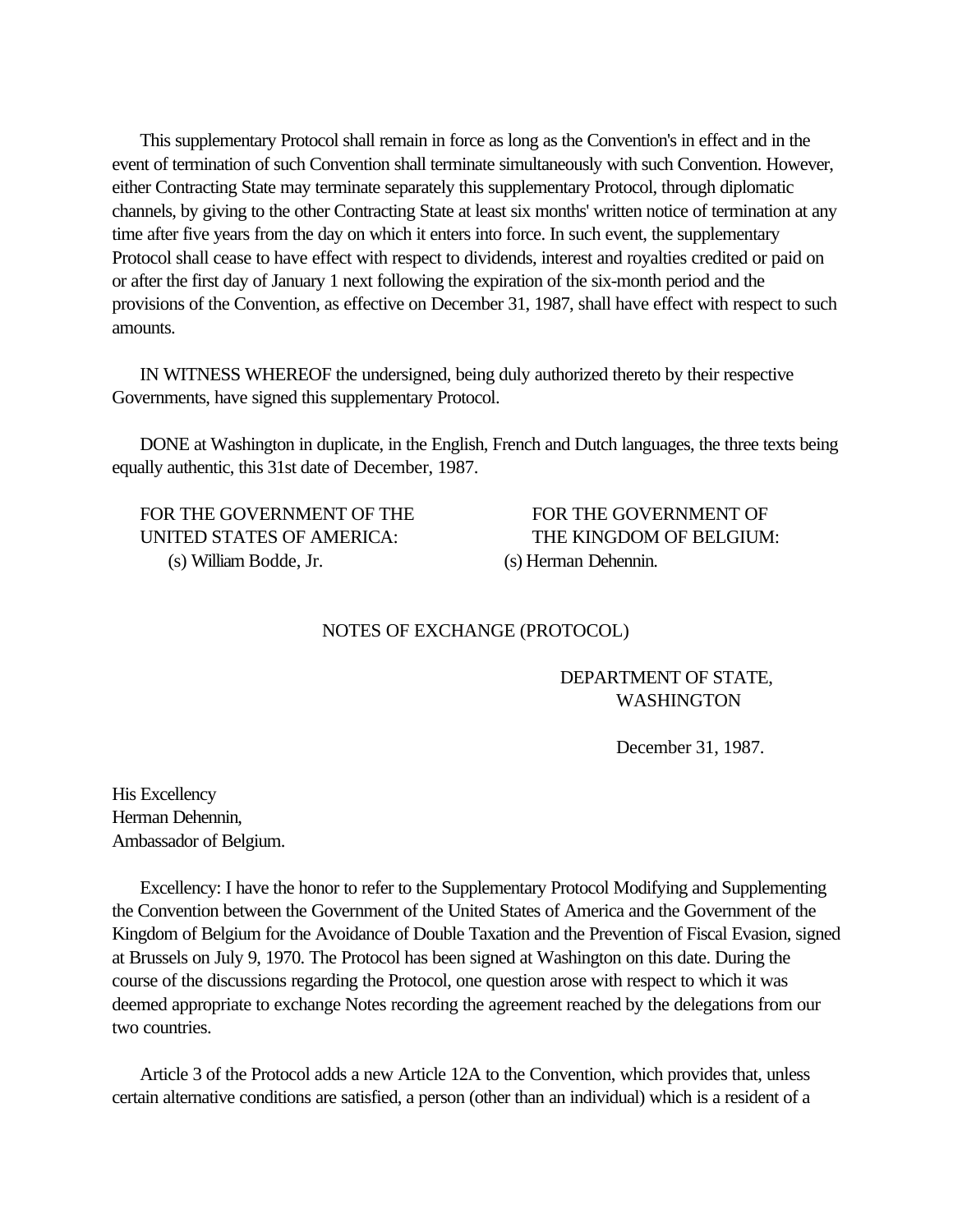Contracting State and derives dividends, interest, or royalties from the other Contracting State shall not be entitled under the Dividends, Interest, and Royalties Articles of the Convention to relief from taxation in the other Contracting State unless (in the language of the English text of the Protocol) more than 50 percent of the "beneficial interest" in such person is owned by one or more individual residents of one of the Contracting States, one of the Contracting States or its political subdivisions or local authorities, or citizens of the United States (hereinafter "listed persons").

 The delegations agreed that the French and Dutch language texts of the new Article 12A incorporate the meaning of the English language term "beneficial interest." Specifically, for the condition in the preceding paragraph to be satisfied, more than 50 percent of the rights to income and other economic rights in the person claiming treaty benefits must be owned by one or more of the listed persons. In the case of a trust claiming treaty benefits, for example, more than 50 percent of the interests held by beneficiaries of the trust must be held by listed persons for the condition to be satisfied; the identities of the legal owners of the trust are irrelevant for this purpose.

 If this is in accord with your understanding, I would appreciate a confirmation from you to this effect.

Accept, Excellency, the renewed assurances of my highest consideration.

For the Secretary of State: William Bodde, Jr.

## EMBASSY OF BELGIUM

## 3330 GARFIELD STREET, N.W. WASHINGTON, D.C. 20008

December 31, 1987.

His Excellency George P. Shultz, Secretary of State, Washington.

 Excellency: I have the honour to acknowledge the receipt of Your Excellency's note of today's date which reads as follows:

 "Excellency: I have the honour to refer to the Supplementary Protocol Modifying and Supplementing the Convention between the Government of the United States of America and the Government of the Kingdom of Belgium for the Avoidance of Double Taxation and the Prevention of